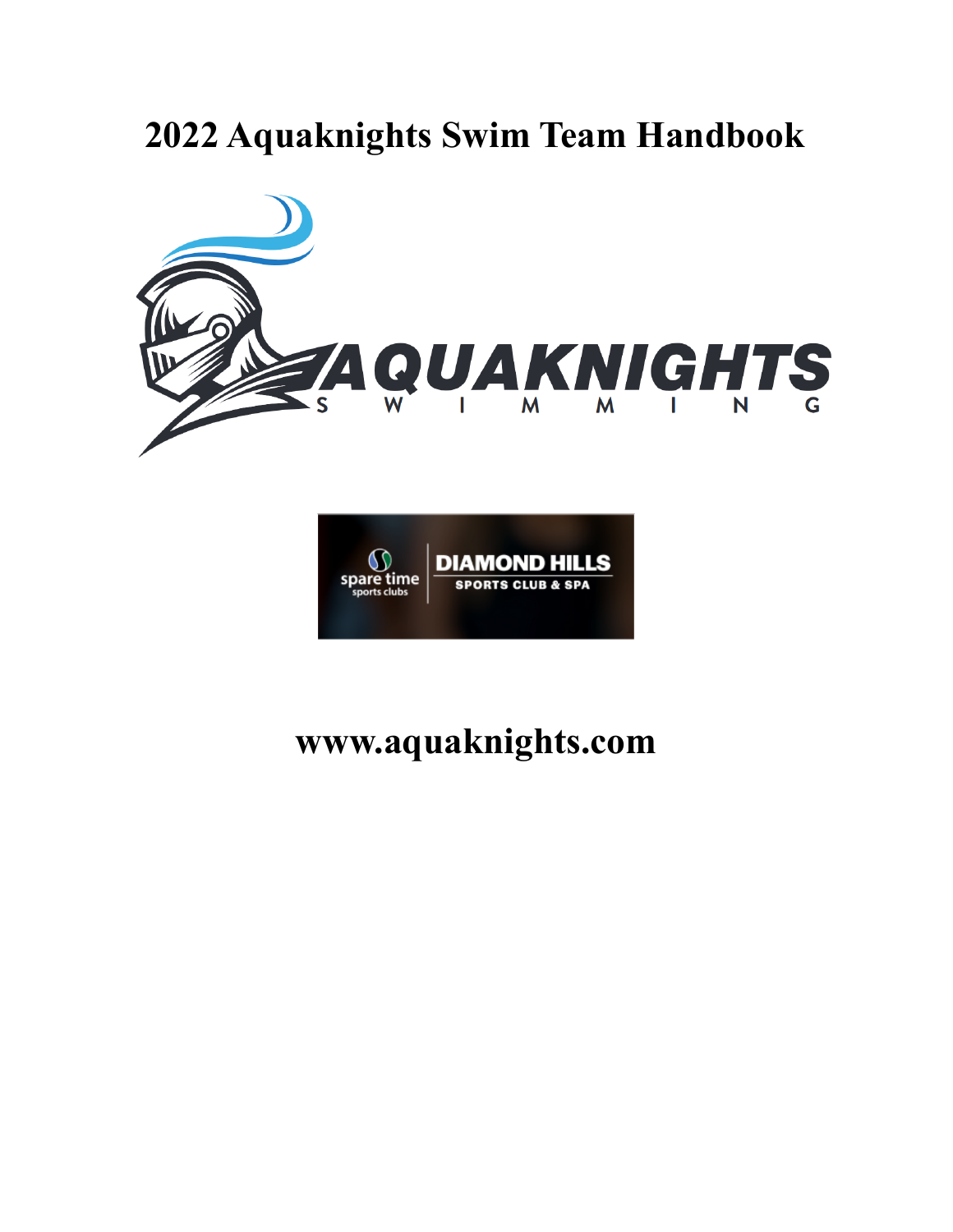# **HANDBOOK CONTENTS**

- 1. Roster of Aquaknights Swim Team Parent Board and Coaches
- 2. Schedule of Meets, Special Events, and Practices
- 3. Squires Program
- 4. Expectations and Guidelines
- 5. Work Assignment Policy and Position Descriptions
- 6. Frequently Asked Questions and Hints
- 7. Team Medal and Aquaknights Record Times
- 8. County Qualifying Times
- 9. Aquaknights Donors and Sponsors

The following items are available on our website (www.aquaknights.com):

- Meet Addresses can be found on Website
- Link to USA Swimming Stroke and Turn Rules
- Work Assignment Descriptions
- How to Read a Disqualification (DQ) Slip
- Aquaknights Swim Team Bylaws
- MUCH MORE!

Aquaknights Swim Team is a summer recreation team for children from 4 to 18 years old. Our team is family-oriented and dedicated to providing a rewarding and competitive program. In addition to learning sportsmanship and making lasting friendships, swimming is a life-long sport that builds physical fitness, confidence, and self-esteem.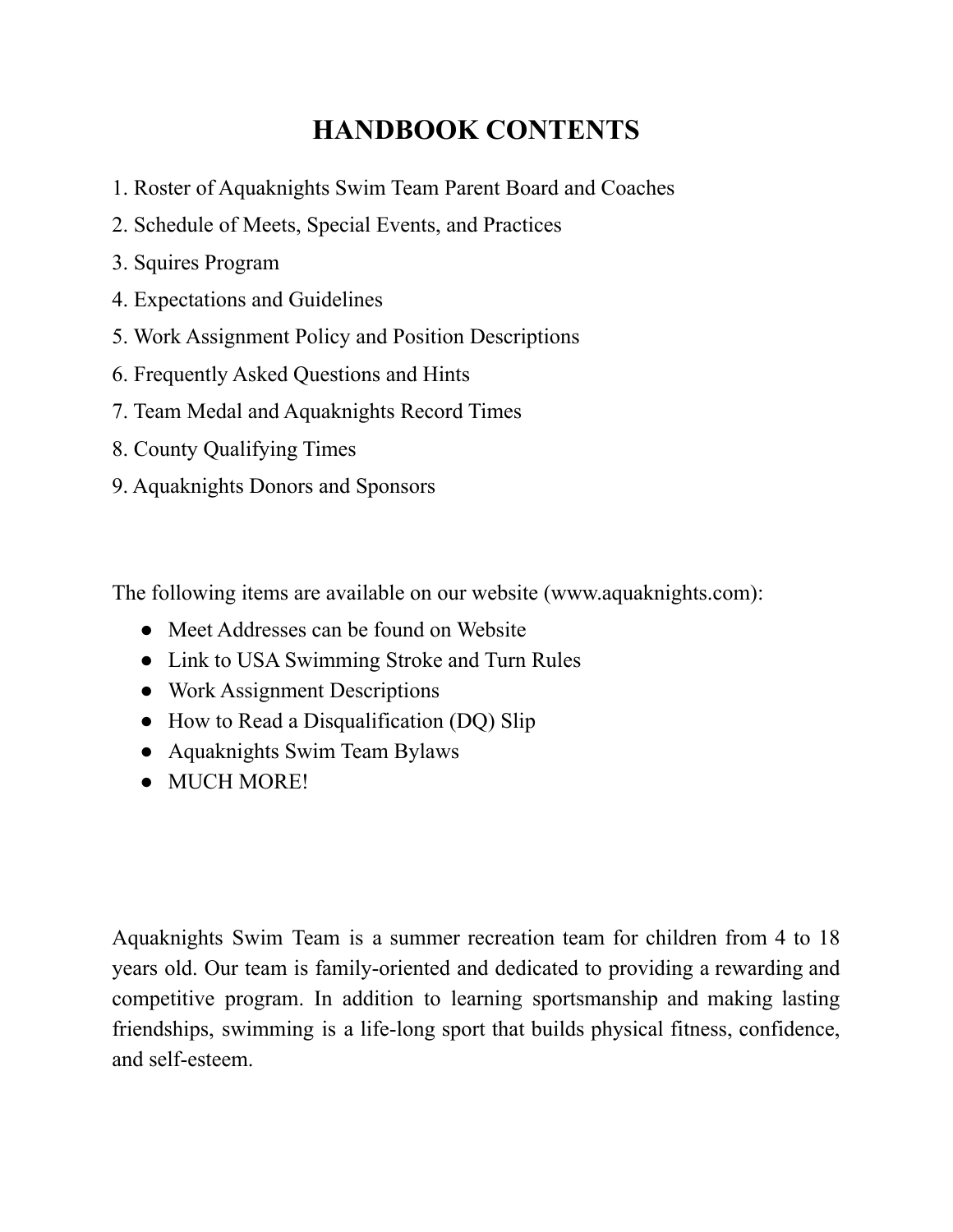# **AQUAKNIGHTS SWIM TEAM PARENT BOARD**

| <b>President:</b>                   | Ray Friddle ~ $\frac{\text{friddle} \cdot \text{ray}(a)}{\text{gmail.com}}$                          |
|-------------------------------------|------------------------------------------------------------------------------------------------------|
| <b>Vice President:</b>              | Laura Lasnier ~ $lauralasnier$ 02@gmail.com                                                          |
| <u>Treasurer:</u>                   | Richard Lucero ~ rico1890@yahoo.com                                                                  |
| <b>Secretary:</b>                   | Heidi Tank $\sim$ heiditank09@gmail.com                                                              |
| <b>Fundraising Coordinator(s):</b>  | Jennifer Nelson ~ jennynelson06@yahoo.com<br>Casi Continente ~ casilea82@gmail.com                   |
| <b>Work Assignment Coordinator:</b> | Donelle Minister ~ donelle minister@gmail.com<br>Heather Henderson $\sim$ Maverick 1328@gmail.com    |
| <b>Merchandise Coordinator:</b>     | Tina Gonzales $\sim$ tinamgonzales @sbcglobal.net                                                    |
| <b>Spirit Coordinators:</b>         | Michelle LaFleur ~ michelle eliselafleur@gmail.com<br>Lyn Sineni $\sim$ <u>lyn sineni</u> @yahoo.com |
| Webmaster(s):                       | Anastasia Billings ~ webmaster@aquaknights.com                                                       |
| <b>Awards Coordinator:</b>          | Robin Kuhner ~ robindagama@msn.com<br>Linda Montoya ~ montoya.linda@icloud.com                       |
| <b>Meet Director:</b>               | Mike Oravec $\sim$ <u>osmack@gmail.com</u>                                                           |
| <b>Concessions Coordinator:</b>     | Monica Bailey ~ mbaileyAKAllDay@yahoo.com                                                            |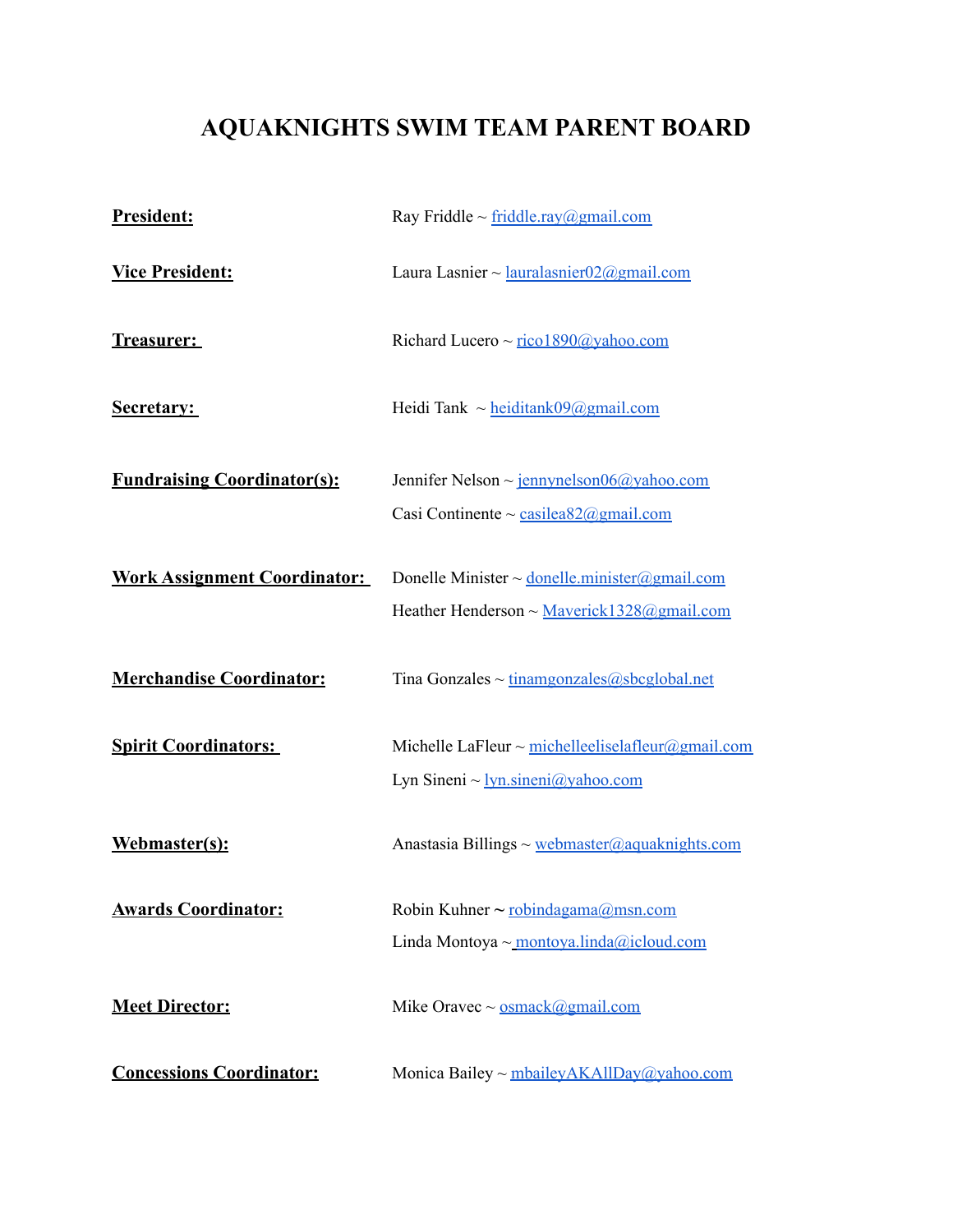# **AQUAKNIGHTS COACHING TEAM**

**Head Coach**:

Sam Dix  $\sim$  sdix14@gmail.com

# **Assistant Coaches:**

Emma Cramer Jenna DaSie Sean Meads Katy Turner Eric Wong

Kendall Zogg

# **Diamond Hills Sports Club and Spa – (925) 420-4575**

General Manager:

Rayona ten Bosch ~ RayonaT@sparetimesportsclubs.com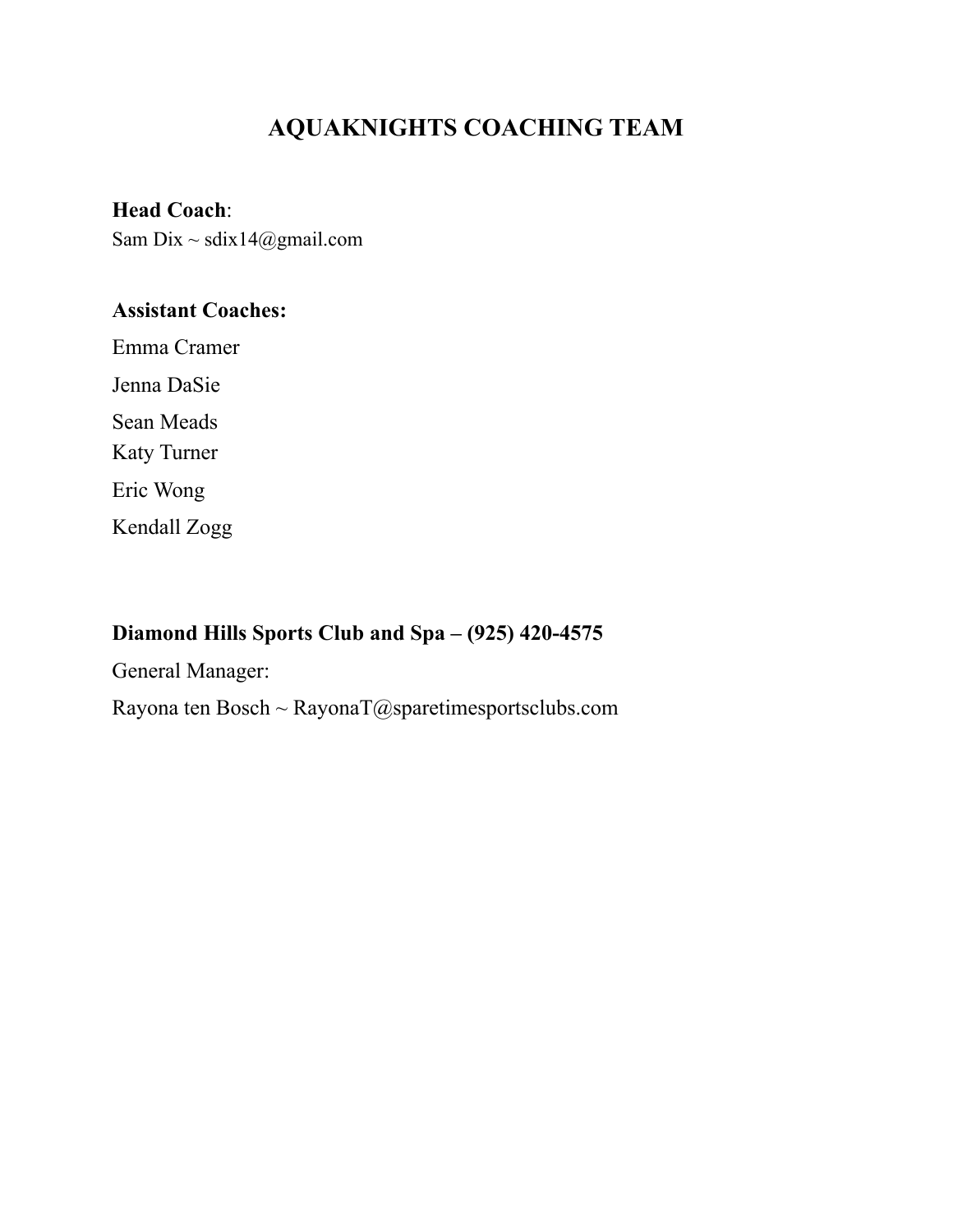# **2022 Aquaknights Practice Times**

### **April 4th - June 9th (Monday-Thursday)**

6 & Unders: 3:45-4:15 pm 7-8's : 4:15-5:00 pm 9-10's : 5:00-5:45 pm 11-12's: 5:45-6:45 pm 13-18's: 6:45-8:00 pm

# **June 13th – July 22nd (Monday-Friday)**

13-18's: 7:00-8:45 am 11-12's: 8:45-9:45 am 9-10's: 9:45-10:45 am 7-8's: 10:45-11:30 am 6 & Unders: 11:30 am-12:00 pm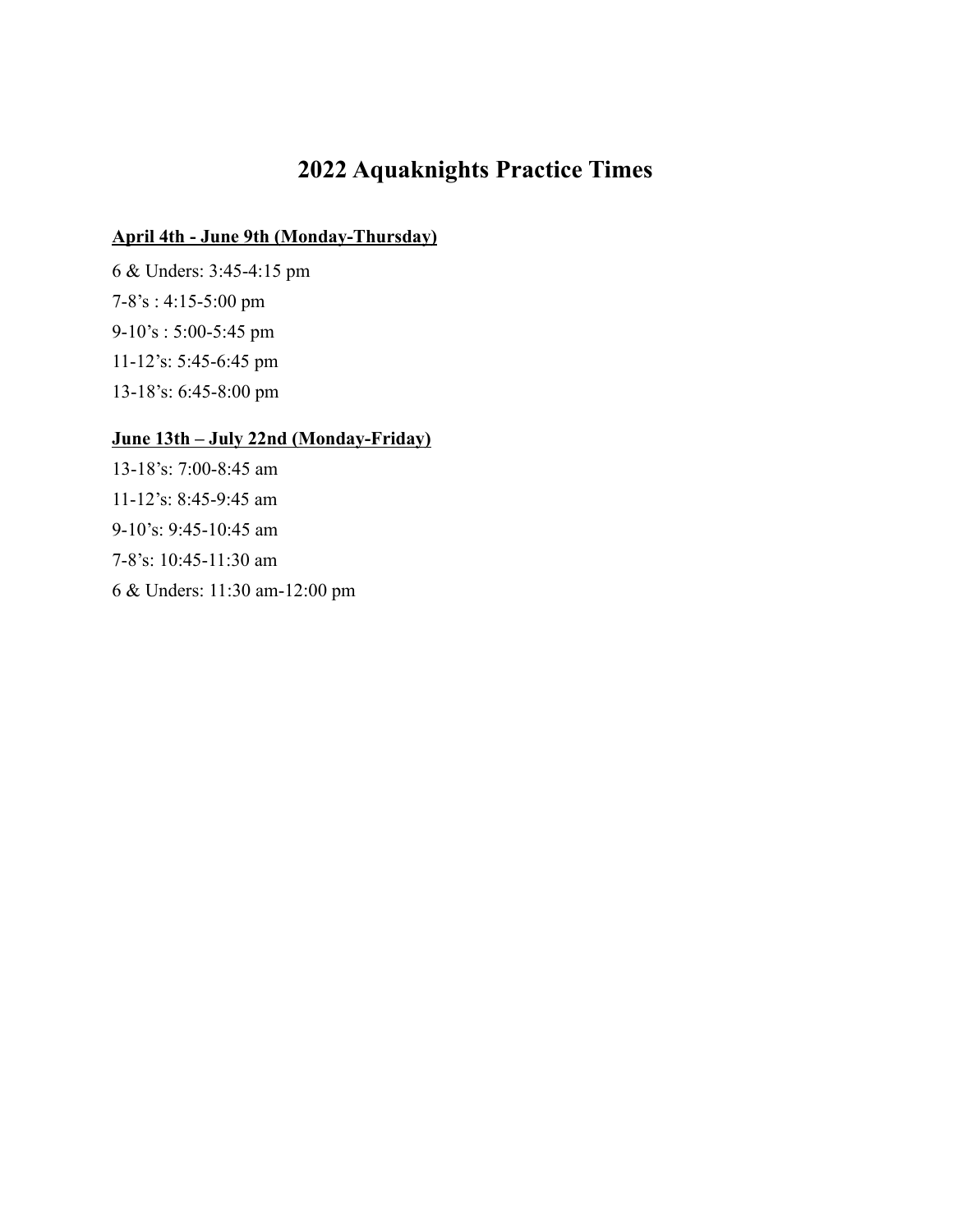# **Aquaknights 2022 Meet and Event Schedule**

#### **\*All events subject to change based on Contra Costa County Covid-19 restrictions**

#### **February/March:**

February 28 - March 18 - Spring Clinics (3)

#### **April:**

April 4th- Family Informational Meeting (Pool Deck) April 5th -  $1<sup>st</sup>$  day of practice for all Swimmers

### **May:**

May 21st - Time Trials May 30th- No Practice

#### **June:**

June 4 – Meet TBD June 11 – Benicia (Home) June 15 – Gehringer Park (Away) June 18 - Oakhurst (Away) June 22 - Brentwood Dolphins (Away) June 25 – DHST Pentathlon 10 & Under (Home) June 26 – DHST Pentathlon 11 & Up (Home) June 29 – Antioch Delta Skimmers (Away)

### **July:**

July 9-10 – East County Invitational July 13 - Meet TBD July 16 - Bishop Estates (Home) July 20- Meet TBD July 23– ECSL July 30-31 – Contra Costa County Swim Championships (Qualifying Times Required)

**\*\*\* 7 Day Advanced Registration for Dual Swim Meets is required \*\*\***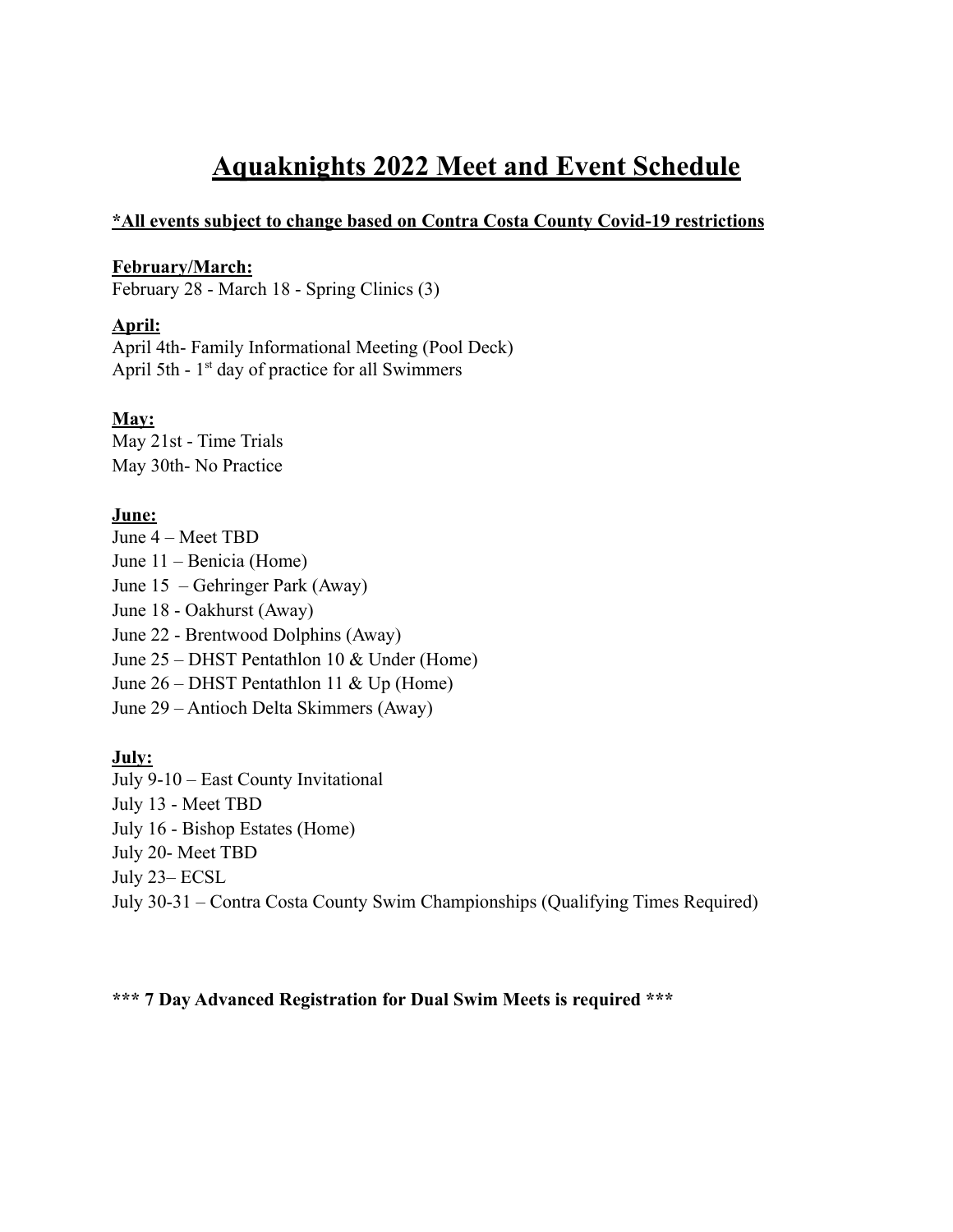# **Squires Program**

## **Explanation:**

8 & Under swimmers who are not able to complete a 25-yard lap unassisted. This program will run from June 13th to July 22nd. The squires program will practice during the 6 & Unders age group time, as a separate group, on **Tuesday** and **Thursday**. Swimmers will focus on basic swim skills, including freestyle kick with and without a kickboard, streamline on the stomach and back, proper breathing technique, and diving. Squire participants will participate in the 6 & Under age group party on June 16th and have the opportunity to swim at all home meets, only swimming the 25 yard freestyle.

# **Details:**

11 total practices and 3 potential home meet swims. Home meet swims would be June 11th, July 13th, and July 16th. All swimmers will receive a medal at our awards night banquet on August 1st.

### **Instruction Time:**

5 ½ hours total instruction- swimmer to coach ratio never more than 4:1

### **Fees:**

Those swimmers who qualify for the Squires program will be decided on Day 1 of practice on April 5<sup>th</sup> after their 25 yard test swim with Coaches. Those swimmers that qualify for Squires program and do not yet qualify for full swim team will be credited back \$110 to their account. The \$35 swimmer activities fee will still apply.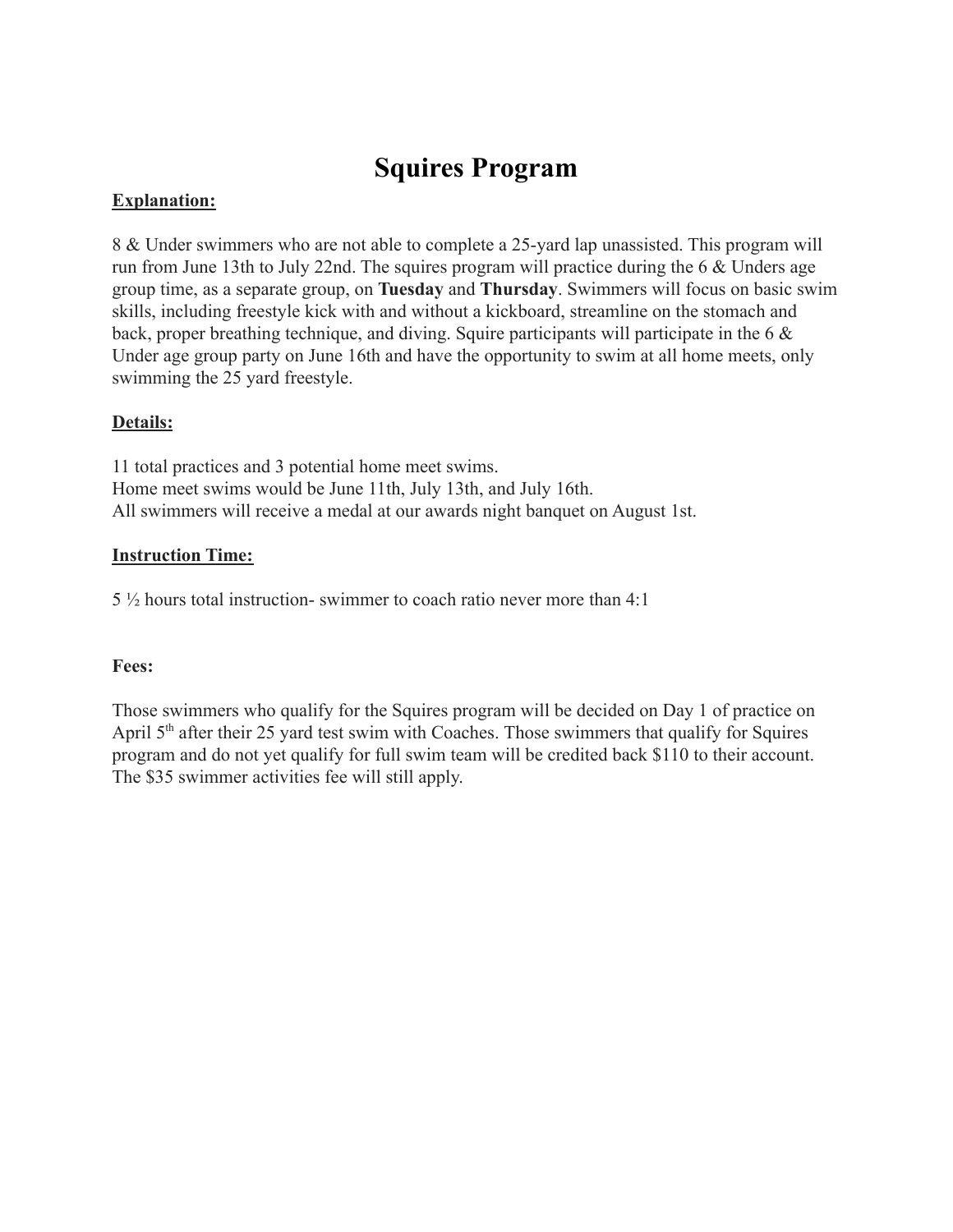# **Aquaknights Swim Team Responsibilities**

### **Code of Conduct:**

Consistent with dignified behavior, Diamond Hills Aquaknights Swim Team members and families will observe the following:

- No one shall behave in an unsportsmanlike manner at any team activity,
- No one shall be intoxicated or become intoxicated during a team activity,
- No one shall use obscene or abusive language during any team activity,
- No one shall disrespect Aquaknights or Diamond Hills facilities or equipment (vandalism, destruction of property, etc.),
- No one shall conduct himself (herself) in any manner that can be considered detrimental to the best interests of the team,
- Bullying of any kind is unacceptable and will not be tolerated
- All DHSC Rules and Regulations must be adhered to at all times

### **Violations:**

Anyone violating the code of conduct or intentionally disregarding Diamond Hills Sports Club and Spa (DHSC) or Aquaknights regulations shall be subject to a minimum of one week suspension and possible expulsion from the team. A second violation will result in immediate expulsion from the team. All violations will be reported to DHSC management. DHSC management reserves the right to suspend or terminate the privileges of members who do not conform to Club rules.

#### **Swimmer responsibilities:**

It is imperative that swimmers pay attention to the coaches. If swimmers do not follow instructions or endanger the health and/or safety of themselves or others, the coaches have full authority to remove the individual from the pool and/or deck.

### **ALWAYS**

- Be respectful of coaches, teammates, opponents, officials, parents, and club members
- Be respectful of all DHSC facilities and equipment
- Be prepared; bring a spare set of **goggles**, suit, and cap for use as needed
- Pay attention; when the coach is talking, listen and focus on what the coach is saying
- Be water safe (able to swim unassisted for a minimum of 25 yards)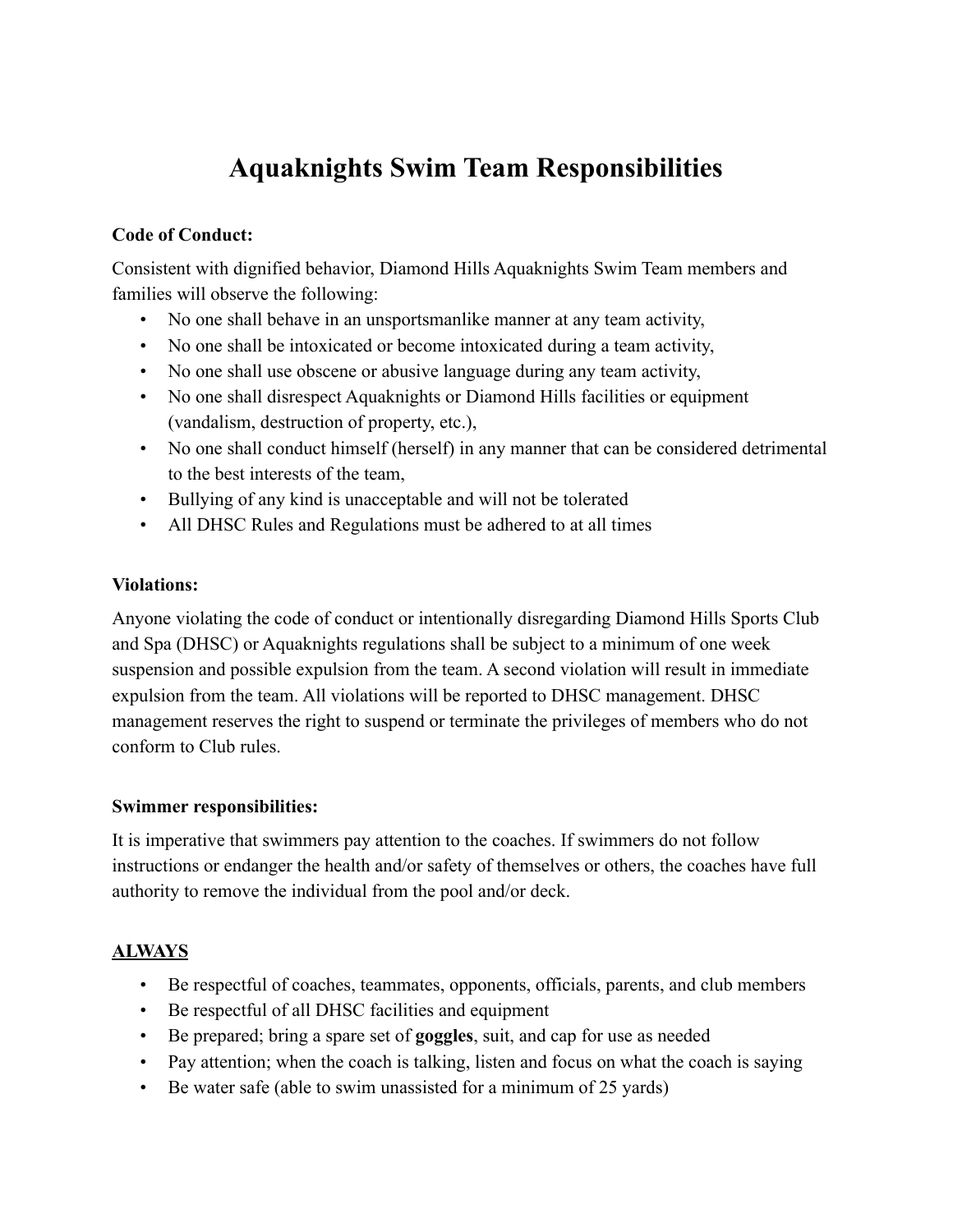- Be on time for practice
- Be a positive supportive member of the team and encourage your teammates. Aquaknights demonstrate good sportsmanship and team spirit
- Swim for the fun of it and for your team
- Challenge yourself to give your best effort on each lap, streamline, turn, and finish
- Attend practice regularly

# **AT MEETS**

- Check into meet upon arrival
- Be on time for warm ups
- Be sensible about what and when you eat and drink both before and during meets
- Get as much rest as possible before meets
- Hydrate drink lots of water before and during meets
- Support teammates by cheering for each other
- Check that the lane recorder has your correct name after each event
- Set personal goals for yourself. We have bronze, silver, gold and special medal times to help you achieve your personal best.
- Keep track of your swim times
- Stay for the entire meet unless released by coach
- Each swimmer is expected to help clean up the team area after meets

### **Parent responsibilities:**

Aquaknights Swim Team is a recreational team with an emphasis on developing strokes, technique and a sense of sportsmanship. It is important to remember that winning a particular race is not necessarily the ultimate goal. Winning in recreational swimming comes in many forms: swimmers improving times, challenging themselves by swimming different strokes, completing a "no breather," etc.

### **BE INVOLVED!!**

Help lighten the load for everyone!

• Fulfill work obligations at meets willingly and completely. It is your responsibility to ensure that your work assignment is completed. Fees will be assessed for incomplete and/or missed work assignments. If a family misses a work assignment there will be a **\$50.00** fine charged to his/her DHSC account for the first infraction and \$100 for each reoccurrence.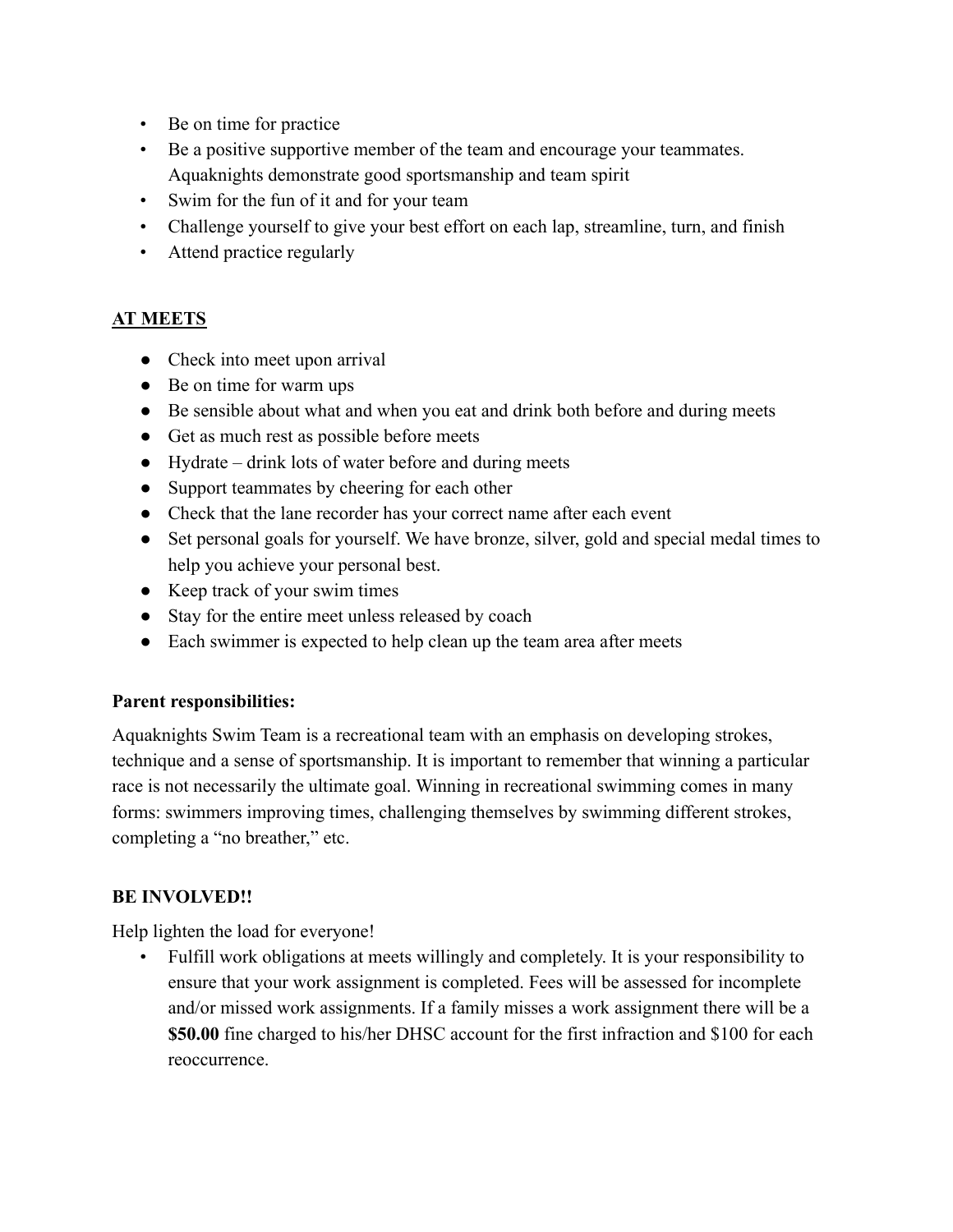- Support your swimmer and team in a positive manner. Cheer for your swimmer and team and not against the opponents. Children mimic what they see. Nothing makes a meet more fun than seeing the adults as excited as the kids for our team.
- Stay informed by checking emails, website, bulletin board, and family folders.
- Notify coaches, in writing, of vacations or other absences from meets as early as possible. This can be done by signing out of the meet online and adding a message in the notes section.
- Do not forget to sign in swimmers to meets. If a swimmer is not signed in, the parent is not excused from work obligations
- During practice times, stay in the designated area so as to not interfere with coaching and distracting your child and other children
- Help with set up and clean up before and after home meets
- Discuss any concerns, issues, or comments regarding the team with a parent board member. The parent board will discuss any communications with the coaches and/or swim members if necessary
- Show respect for all swimmers, coaches, volunteers, officials, opponents, parents, and club members
- Allow the coaches to coach and know they have the best interests of your swimmer in mind
- Remember the time to discuss the progress of your child is not during practice. While your child may be done with practice, the coaches may still be coaching other swimmers
- Remember you are responsible for supervising your swimmers during meets. Coaches are responsible for the supervision of swimmers during practice times

# • **Late Meet Registration**:

If you sign in late to a meet or forget to sign in and show up to the meet, there is **NO GUARANTEE** your swimmer will participate. It is the coaches' discretion whether the swimmer will be added as a "courtesy" swimmer depending on space and computer team availability.

• **There are no late sign-ins to invitational meets – no exceptions.**

# **Coaches Responsibilities:**

- Work closely with Aquaknights Swim Team Parent Board
- Work and cooperate closely with DHSC staff and leadership
- Assume full control of practices
- Provide positive support for the swimmers to help them improve physically and mentally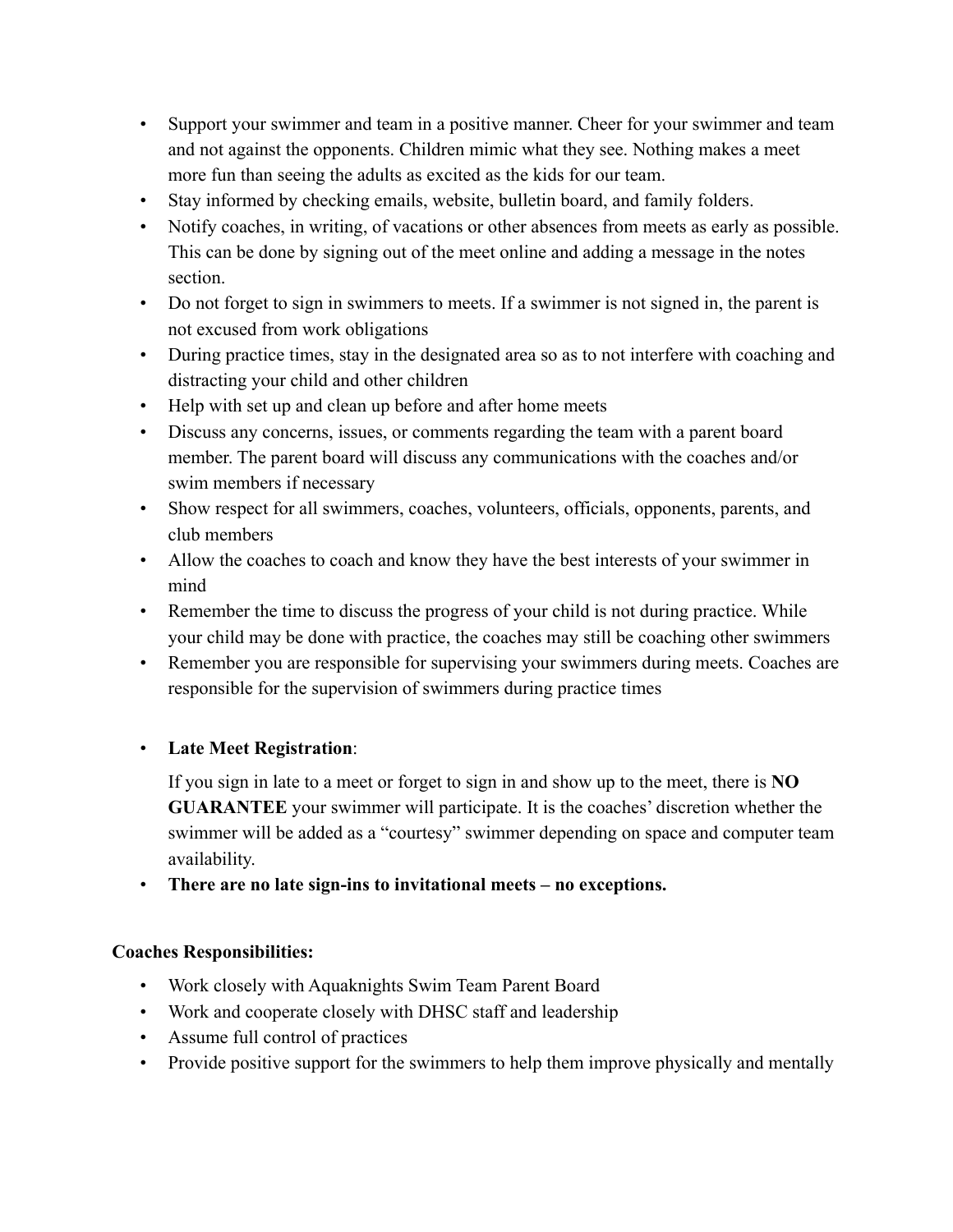- Responsible for swimmer meet event assignments based on a review of swimmer's current times
- Has authority in discipline matters at meets and practices to the extent of expelling a swimmer if necessary
- Stroke and turn work with swimmers
- Responsible for: team discipline, meet sign in, meet lane assignments, practice plans, and reviewing computer printouts
- The coaching staff has the final word in all matters concerning the team programming. This includes workouts, grouping of swimmers in practice, and relay selections

# **DHSC Policies and Procedures**

All Aquaknights Swim Team practices and home meets will be held at the Diamond Hills Sports Club and Spa (DHSC) and club policies will be adhered to. Please respect the facility, surrounding areas, and other members using the facility at all times.

- 1) Park in legal parking spaces only. Do not leave your car in the pick-up/drop-off zones. Do not block driveways or any area designated as a no parking zone. No neighborhood parking is allowed.
- 2) Please ensure your swimmer(s) enter the pool area safely. All swimmers must be picked up no later than 5 minutes after the end of their practice as the coaching staff will not stay any later.
- 3) Parents and siblings watching swim practice must stay in designated areas to ensure (a) swimmers and coaches are not distracted, (b) there is a safety perimeter around the pools, and (c) there is adequate space available for non-swim team members to enjoy DHSC facilities.
- 4) Monitor children closely at all times. Stay out of plants and planters.
- 5) Swimmers are to start gathering in the team meeting area 10 minutes prior to practice time beginning. Once swimmers are on deck, they must gather in the team area and wait for practice to begin or receive instruction from a coach.
- 6) An Aquaknights coach must be on the pool deck for swimmers to enter the pool.
- 7) Swimmer files will be in the team area on the pool deck by the competitive pool. Please check swimmer files regularly for any new information.
- 8) The following items are not permitted on club grounds: dogs, skateboards, bikes, scooters, roller skates, etc. Bicycles must be parked in bike racks at the front entrance and it is strongly recommended they be locked. DHSC is not responsible for theft or damage to bikes.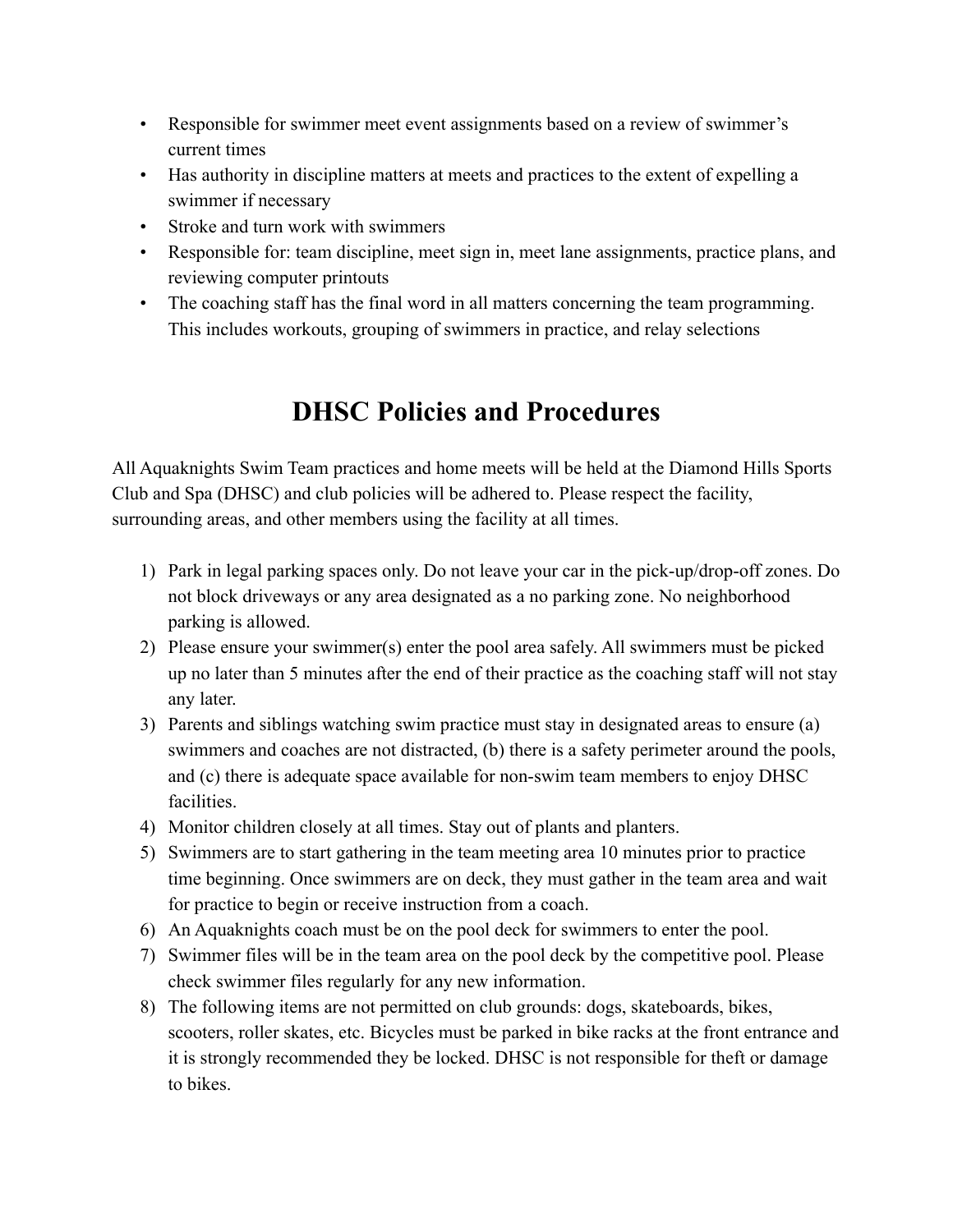- 9) Smoking is NOT permitted in the club or on its grounds
- 10) The DHSC café liquor license DOES NOT allow individuals to bring personal alcoholic beverages onto DHSC premises.
- 11) Food or drinks must be in non-breakable containers—glass is NOT permitted in the pool area.
- 12) Locker rooms for girls and boys are located in the hallway nearest the DHSC Kids' Zone. The bathrooms located in the pool house/storage building at the far end of the competition pool are reserved for swimmers to use during their practice times (these bathrooms should not be used for changing). Please note that children under 17 years are not allowed in the adult locker rooms unless accompanied by their parent/guardian. Children 4 years and older may not use the locker room of the opposite sex.
- 13) Swimmers must keep all personal items on the pool deck in our team area or locked in a locker room locker—DO NOT leave items in the bathrooms. DO NOT leave any items overnight. Aquaknights/DHSC will not be responsible for any items left behind.
- 14) Appropriate sports specific attire is required (i.e. swimsuits only allowed in the pool area or bathrooms).
- 15) Diamond Hills has a "behavior policy" to ensure other club members have an enjoyable experience. "Disruptive behavior" will not be tolerated. Individuals will receive one warning, their name placed on a list, and a second infraction will be cause for immediate suspension. Disruptive behavior is using the club in a manner that is not intended or not following the club rules and regulations.
- 16) Appropriate locker room etiquette and behavior is expected. Any behavior deemed to be inappropriate will not be tolerated and will be cause for immediate suspension.
- 17) Use of cell phone/cameras in the locker rooms is strictly prohibited.

### **Additional Covid-19 restrictions to be enforced until further notice:**

- 1.) Masks/face coverings required at all times on the pool deck and in common areas when not actually in the pool.
- 2.) Social distancing must be maintained when on the pool deck.

### **Cost**

Following are the registration fees for the 2022 season. Swimmers must be members in good standing of DHSC for the duration of the season. The fees below are in addition to DHSC membership fee:

| 1 Swimmer                  | \$290  |
|----------------------------|--------|
| 2 Swimmers                 | \$530  |
| 3 Swimmers                 | \$771  |
| 4 Swimmers                 | \$1012 |
| 15-18 Year Old Group \$190 |        |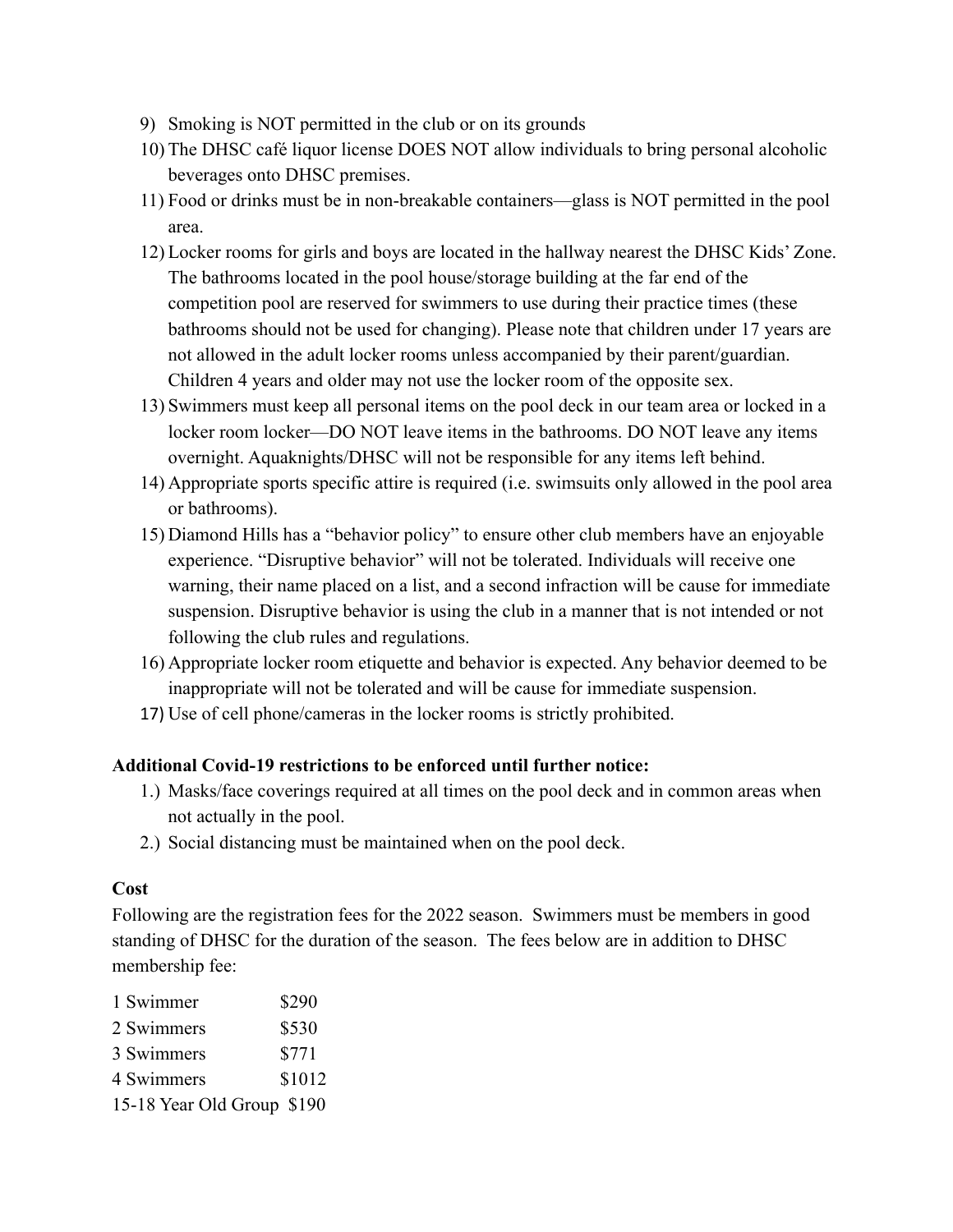An Activity/Fundraising Fee of \$35 per swimmer will also be collected at time of registration. This fee is used to purchase equipment needed to support team practices and meets. The AK Board plans to purchase a new permanent scoreboard for use beginning in 2022, as well as, a new computer for scorekeeper use at meets, and practice equipment for in-pool and dry-land training.

### **Refund Policy**

In the event of cancellation by the swimmer/family , swimmers/families will not be refunded a \$75 administration fee, fundraising fee, or funds collected for team merchandise orders. Reimbursement for the remaining balance of DHSC Aquaknights Swim Team registration fees may be provided up to two weeks after practice starts. Refunds after this time will be prorated per the following dates and amounts for a single swimmer:

- Notification prior to  $5<sup>th</sup>$  of April - \$150 maximum refund

- Notification prior to  $19<sup>th</sup>$  of April - \$115 maximum refund.

- No refunds will be provided for cancellation after  $19<sup>th</sup>$  of April.

Direct all billing questions to Club Manager Rayona Ten Bosh at

[RayonaT@sparetimesportsclubs.com](mailto:RayonaT@sparetimesportsclubs.com)

### • **No Show Fee:**

Failing to attend a meet that swimmer was registered for will result in a **\$25.00 "NO SHOW"** charge for each swimmer for each incident. In addition, coaches will NOT enter your swimmer(s) in any relay events and possibly no individual events at the next meet.

### • **Relay No Show Fee**:

If a swimmer is in a relay and comes late or leaves early from a dual or invitational meet without prior coordination with a coach, **the swimmer will be fined \$25.00**. More than once, relays have been canceled, much to the disappointment of the other three swimmers, because someone left the meet without checking with the coach first. It is the coaches' discretion on whether the swimmer will be entered in any relays in subsequent meet.

### **Swimmer Sign-In Policy**

Aquaknights is a large team and we count on each swimmer to do his/her part. The coaches put a lot of time and thought into building the line-ups for each meet which is determined by the online sign in (see www.aquaknights.com). When a swimmer/parent signs in for a meet and fails to attend the meet, this negatively impacts the lane assignments and relay teams who count on that swimmer being there. The meets are run on a computer program so all of the entries are due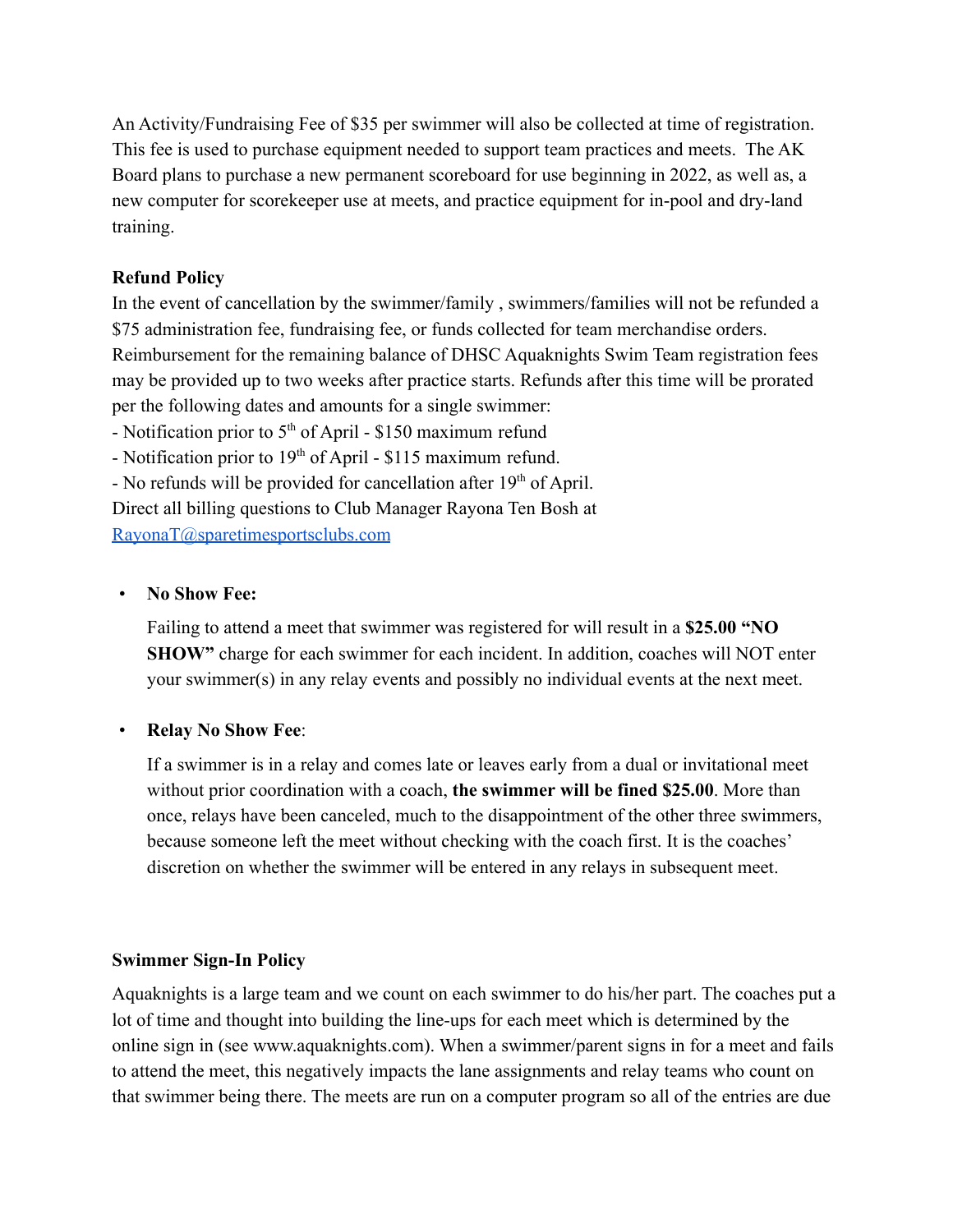days in advance. Parents may sign in swimmers to events online several weeks in advance. However, parents must sign in no later than seven days prior to the meet as online meet entries close. If you are signing into a Saturday meet, sign in your swimmer no later than the preceding Saturday. If it is a Wednesday meet the last sign-in day is the preceding Wednesday. Sign-ins for larger meets are handled separately as they have various deadlines depending on the meet host. These meets can typically be signed in up to three weeks in advance.

Please note that the swimmer sign-ins are not cross referenced with parent work assignments. If a swimmer does not sign in for a meet, this does not excuse a parent from an obligated work assignment. If a swimmer becomes sick or injured suddenly before a meet please call or text one of the coaches as soon as possible; if the coaches cannot be reached, please contact an Aquaknights Swim Team Parent Board member.

# **IMPORTANT NOTES:**

# **Swim Meet Information**

### **Helpful Hints**

- Parents are responsible for getting their swimmer(s) to meets on time. Meet Addresses are provided on our website at www.aquaknights.com.
- We strongly encourage swimmers to support their teammates by cheering for each other; however, the time between races is a resting period, not playtime
- Please encourage your child behave in a sportsmanlike manner
- Do not leave a meet early without informing a coach, particularly if swimmer is in relays
- Label all belongings: towels, suits, goggles, sweats, parkas, fins, etc.
- Questions regarding meet procedures or disqualifications (DQs) should be directed to the coaches who will address them through proper channels
- Come to each meet prepared to help, whether signed up to work or not

# **Checklist of suggested items:**

- Team swim suit (should only be used at meets)
- Team swim cap
- Goggles
- Fins
- Footwear
- At least two beach towels per swimmer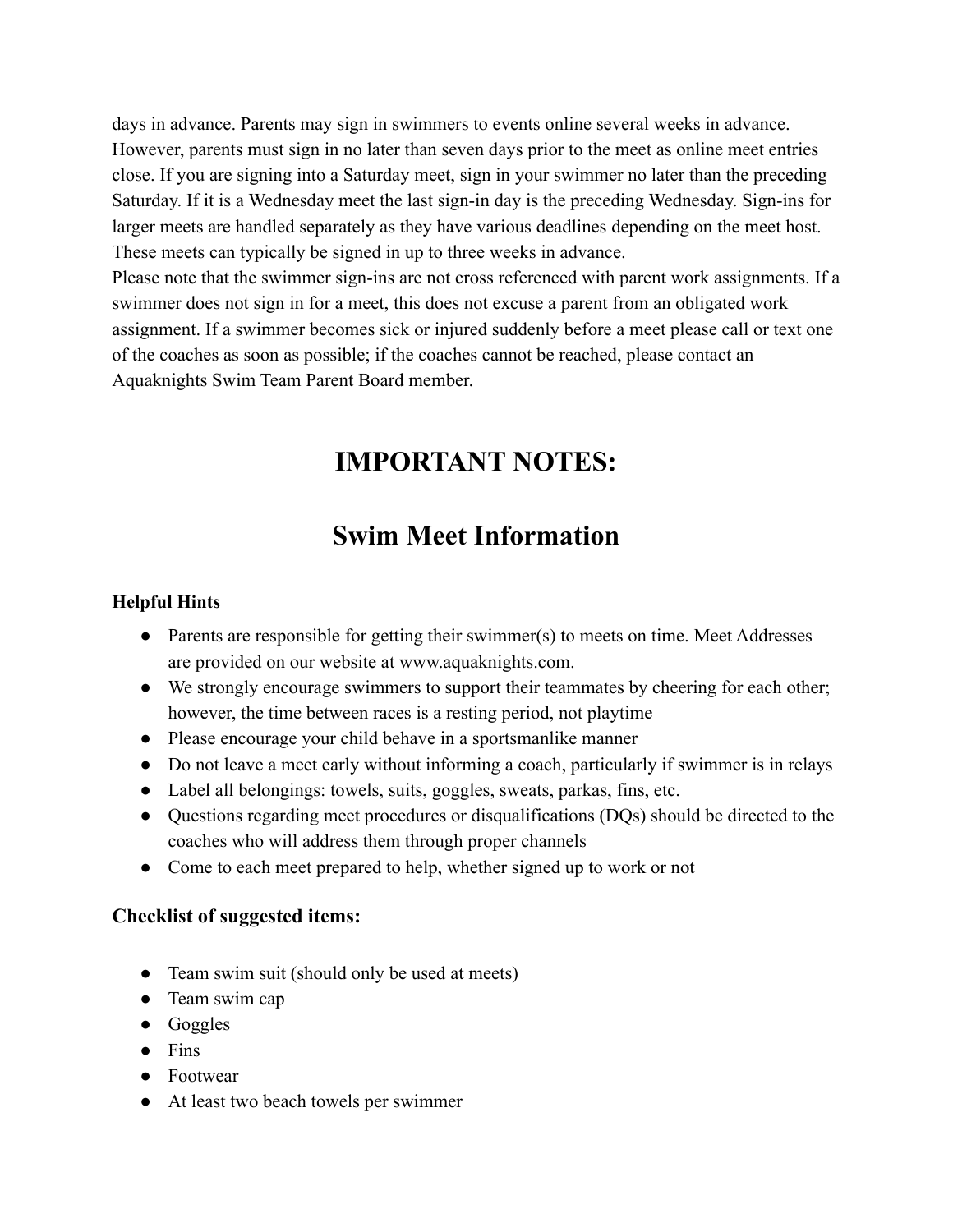- Sunscreen
- Sweatshirt and sweatpants
- Blanket or towel to lay on ground
- Cards, books, games to pass time between events
- $\bullet$  Baseball cap/sun visor
- Pop-up tent for shade (or share with another family)
- Sleeping bag for chilly early mornings or late evenings
- Sharpie pen
- Pen and paper to record swimmer events and times
- Healthy snacks and drinks
- Lawn chair
- Extra Suit, goggles, and caps are highly suggested

# **Work Assignment Policy**

Thank you in advance for being involved in the team, supporting your swimmer(s) and other team members. Without the involvement of family members and friends, Aquaknights Swim Team could not function or conduct meets as it takes approximately 90 people from each team to successfully run a meet. It is imperative that parents/family members adhere to this policy in order for meets to run smoothly.

The following policy outlines the work requirements that would be followed in a normal season. The 2021 season will be different because of County Health Department requirements. Since we do not know exactly what will be allowed in terms of swim meets and other events, we cannot determine the work assignment requirements. Additional work assignments may be necessary, as well as, potentially new positions that will allow us to have events and still follow County guidelines. We ask that parents be understanding and willing to work, as needed, so our swimmers can have a rewarding season. The AK Board will provide more details prior to the start of the season.

- Each family is required to work a total of **SIX work** assignments, including dual home and away meets, and Social/Fundraising events.
- Work Assignments will be assigned by the work assignment coordinators. A survey will be sent out prior to the season to allow family input on job assignments.
- If a family does not sign up for the proper number of assignments, the Aquaknights Swim Team Parent Board will assign duties where needed.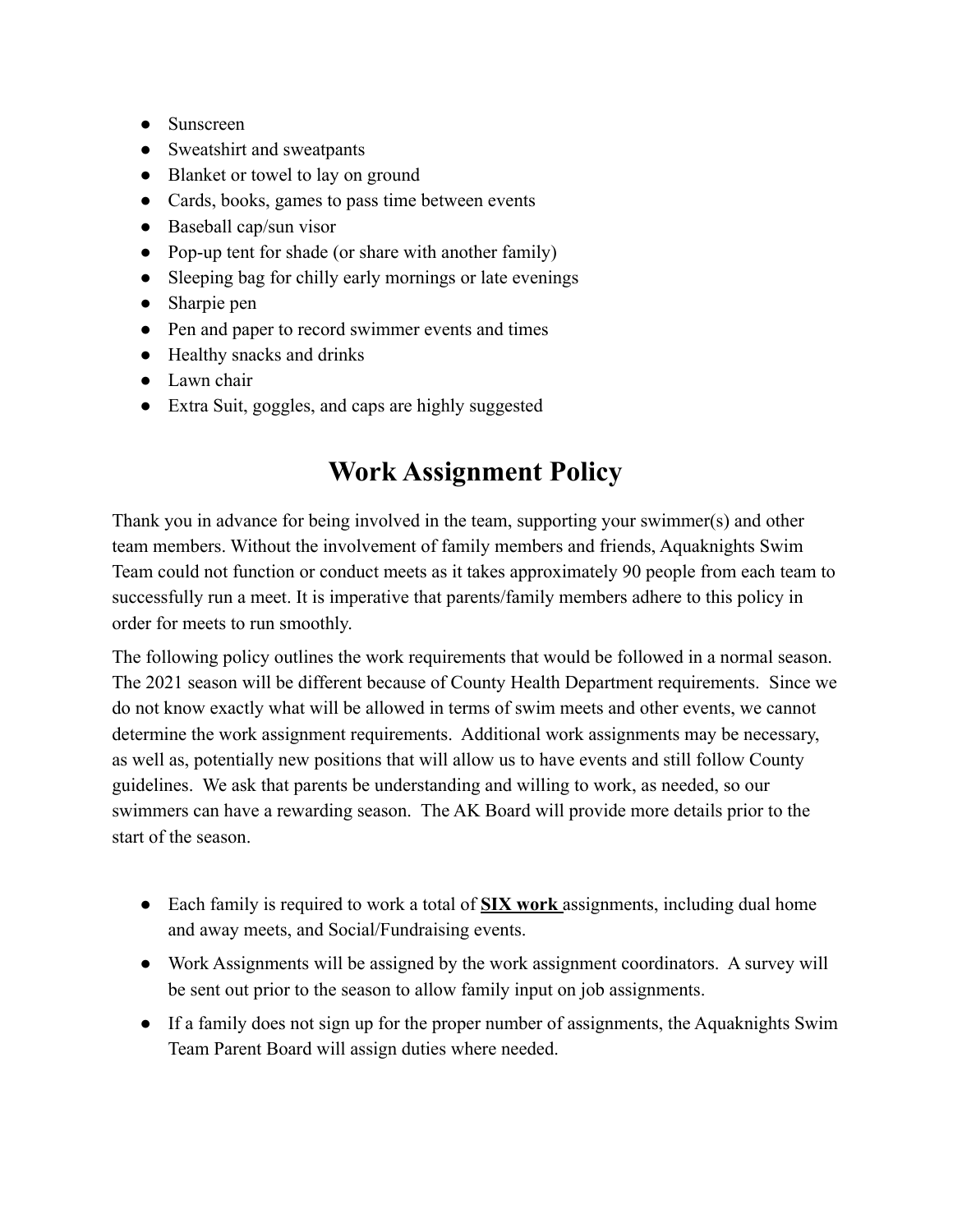- If a parent cannot fulfill a work assignment, he/she IS RESPONSIBLE for finding a qualified replacement for the work assignment commitment. Replacement workers must inform the Worker Check-In desk personnel who they are replacing, so the responsible parent is not charged.
- If you do not find a suitable replacement for your work assignment and do not perform your agreed assignment, your Diamond Hills Sports Club and Spa account will be charged \$50. You will receive an email notification and receipt of charge in your family file folder.
- Each reoccurrence of a missed work assignment will result in a \$100 fine which will also be charged to your Diamond Hills Sports Club and Spa account.
- Please be prompt for your work assignments. You must report and sign in for your Work Assignment no later than 30 minutes before the start of your work assignment. You will likely be performing your scheduled job for the entire meet as we do not have the manpower for split sessions.
- Aquaknights must also supply workers at invitational or larger meets and parents must fulfill additional work assignments if their child(ren) is entered in the meet (this is beyond the required work assignments). Failure to work will result in the same fines as described above.
- Aquaknights families with only 15-18 year old swimmers are not required to work at dual meets but will still be required to work at invitational meets.
- There will be no buy-out option for work assignments for the 2022 swim season due to uncertainties with how meets will be managed, potentially requiring additional job assignments.

# **2022 Meet Work Assignment Descriptions**

### **\*The following job descriptions are expected to change, and may be expanded due to Covid-19 restrictions.**

**Starter/Referee** – Responsible for running the meet and ensuring clean starts. This is a key position that paces the meet and sets the swimmers for the start of an event. Works with other officials to verify DQs and false starts. This position requires training. (1 starter and 1 referee per home meet)

**Head Timer** – Responsible for back-up time for each race. Starts two watches at the beginning of each race. If a timer fails to start a watch or the watch malfunctions during the race, the timer will call for the head timer. The head timer will then switch watches with the timer. Also responsible for signage by the Starter which indicates the upcoming event(s). (1 position per home meet)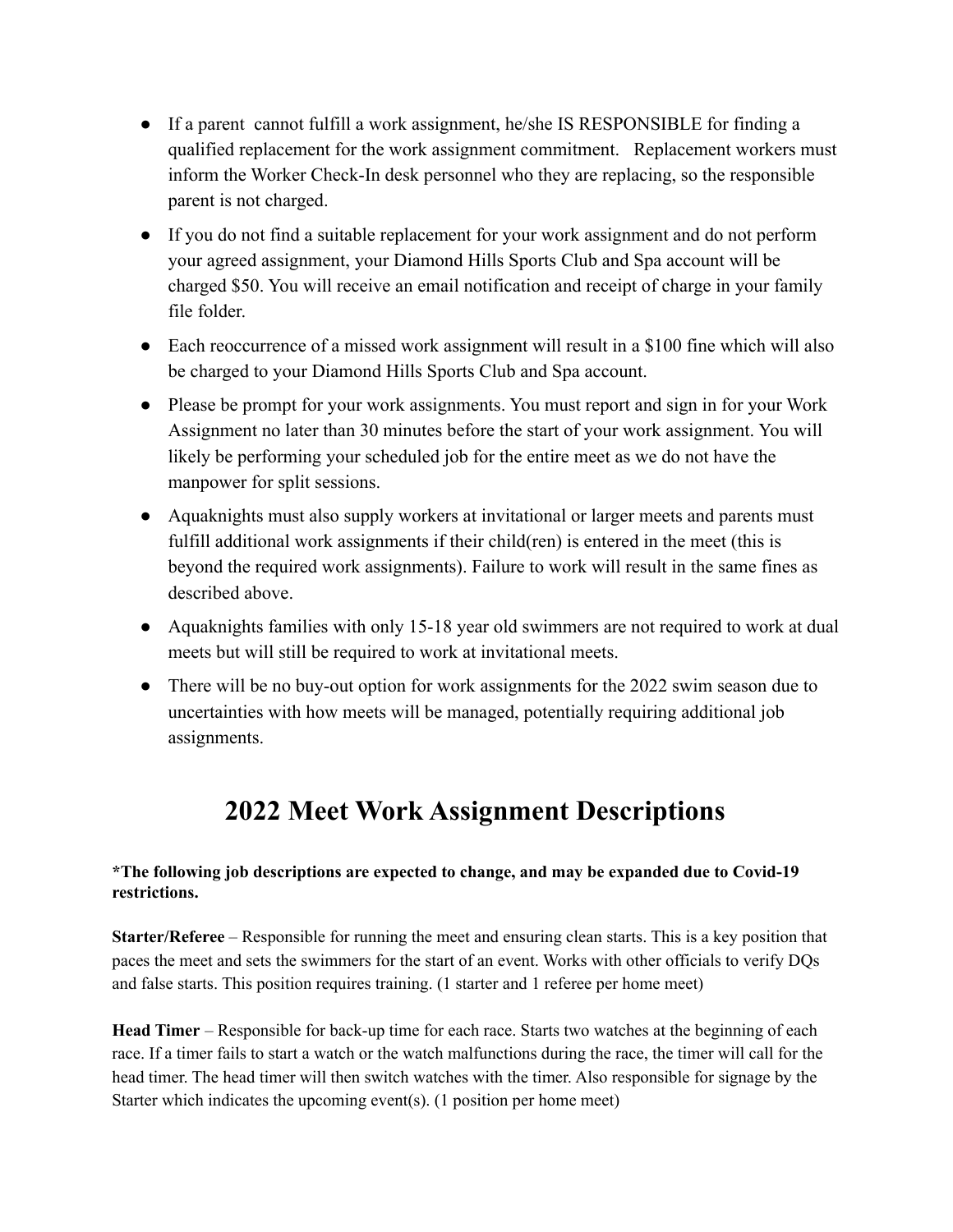**Lane Timers** – Responsible for accurately taking the elapsed time of the swimmer. Start watch at the signal and stop when any part of the swimmer touches the wall at the end of the race (not during turns). Most starting systems have a strobe light and a buzzer. When the starter starts the race, watch the strobe light and start your watch when you see the light flash. As the swimmer is coming in at the end of the race, stand up and lean over the edge of the pool to see the touch (the touch cannot be seen from behind the blocks or while seated). Do not touch a swimmer during a race. If your watch does not start or malfunctions during the race, raise your hand and call for the head timer. There are three timers at each lane. (12 to 16 timers needed per meet depending on the number of lanes)

**Recorders** – Responsible for accurately recording the swimmer's name, event name and or event number, heat number, lane number and race time from the three timers. If three manual watches are used, the recorder writes down all three times and circles the median or middle time as the swimmer's official event time. For example, if three times of 21.34, 20.98, and 21.21 are recorded, the official time is 21.21. At some meets manual watches are used to take back up times in case the electronic system malfunctions; in this instance only one time will be recorded. (4 to 8 needed per meet depending on the number of lanes)

**DQ Runner** – Responsible for collecting disqualification slips from the stroke and turn judges and delivers them to the starter/referee for verification. The approved/verified DQ slips are then given to the score keeper to enter into the computer. Also responsible for collecting time card/sheets from each recorder after each race and delivers sheets to the score keeper. (1 needed per meet)

**Relay Splits/ Coaches Support/ Hospitality** – Responsible for accurately recording the individual swimmers' times within each relay team within a log for the coaches. Must be able to work 1-2 manual stop watches simultaneously, as well as properly record times. Assist Coaches with various tasks throughout the meet. Provides snacks and drinks to the coaching staff and parent volunteers form both teams. (3 positions per meet)

**Deck Marshall** – Checks the swimmer names prior to the start of each heat. Ensures the swimmer(s) compete in the correct event/heat. Signals to the starter/referee that the correct swimmer is in position to compete. This position is important to ensure the meet progresses quickly and smoothly. (2 positions per home meet)

**Shepherds** – Responsible for getting young swimmers to their race. Shepherds are used for boys and girls in the 6 & under and 7-8 age groups. Shepherds gather the swimmers and ensure they are in the correct race, lane, and heat. A "6 & Under Head Shepherd" and a "7/8 Head Shepherd" will lead the shepherds for boys and girls in the age group and be the main point of contact for coaches. This is particularly important for coordinating replacement swimmers for relays if swimmers are missing. For relays, swimmers in the first and third position go to the main starting blocks and swimmers in the second and fourth position go to the opposite end of the pool. (2 Head Shepherds and 8 shepherds needed per meet – two per age group, per gender)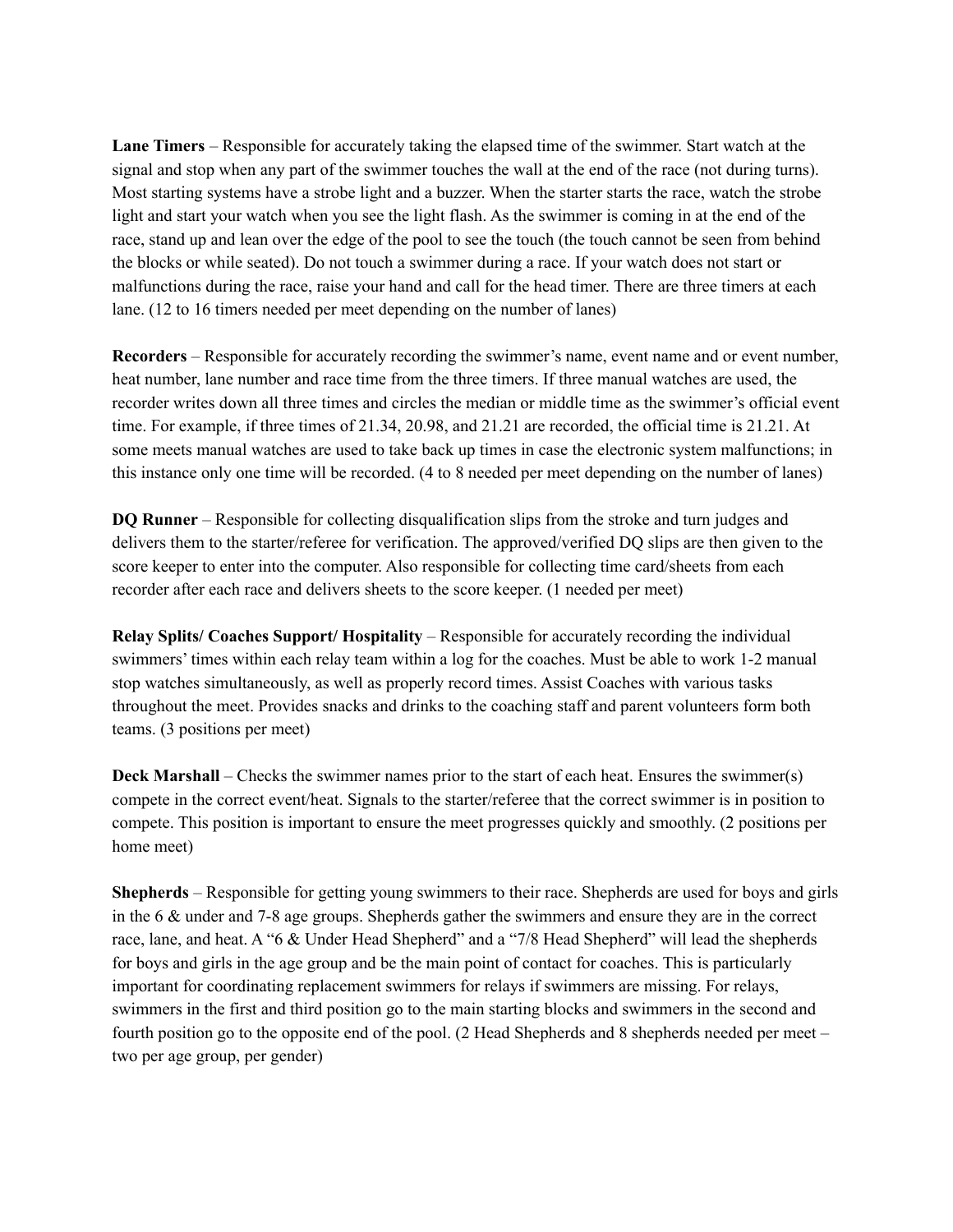**Head Shepherd (Must be an experienced Shepherd)** – Head Shepherd will be responsible for leading the shepherds for boys and girls in each age group and be the main point of contact for coaches. This is particularly important for coordinating replacement swimmers for relays if swimmers are missing. For relays, swimmers in the first and third position go to the main starting blocks and swimmers in the second and fourth position go to the opposite end of the pool. (2 Head Shepherds and 8 shepherds needed per meet – two per age group, per gender)

**Stroke and turn judges** - These officials are positioned at the side of the pool, walking the length of the pool as the swimmers race. If the stroke judges see something illegal, they report to the referee and the swimmer may be disqualified. Also referred to as stroke and turn official. This position requires training. (3 to 4 positions per meet)

**Computer team** – This should be a team of individuals who are knowledgeable about swim meet operations and terminology (preferably returning team members). These individuals should be capable of computer data entry and comfortable learning the basics of HyTek Meet Manager. These individuals will perform data entry in preparation for home and away dual meets. The team members rotate responsibility for working at home meets. Data entry needs to be performed accurately as well as in a timely fashion. This data will include meet times, event records, and pool records. Record Breaker information should be delivered to Coaches and AK Board as soon as possible for recognition during meets.(3 needed per home meet – prefer same team to work all home meets)

**Score Table** - Organize paper and DQ slips as they come into the score table. Highlight and check times and check to see that paper is filled out correctly. Put paper in proper order and post official times. (2 needed per home meet)

**Ribbon writer** – Responsible for accurately recording swimmer's name, date, meet, event, and race onto appropriate ribbons. Responsible for filing ribbons and DQ slips into swimmer family folders at home meets.  $(2 – 3$  positions per meet)

**Heat Winner Ribbon Runner** - Distributes ribbons to heat winners in individual events. (1 needed per home meet)

**Set up AND Take down** – Responsible for set up of the meet. This also includes starting blocks, starting system, chairs, tables, and canopies. Must arrive 2 hours before the start of the meet (generally 7:00 am). Also responsible for take down of the meet. This includes returning starting blocks, starting system, chairs, tables, and canopies. Must stay until the meet is over and all items are put away. (5 needed per home meet)

**Announcer** – Makes announcements over speaker system to competitors and spectators. Announcer will state warm up times, meet progress/updates, and other communications to aid in smooth meet operation. The announcer must be very aware of Starter/Referee activities so as to not disrupt the meet. (1 per home meet; duties start at 08:15am)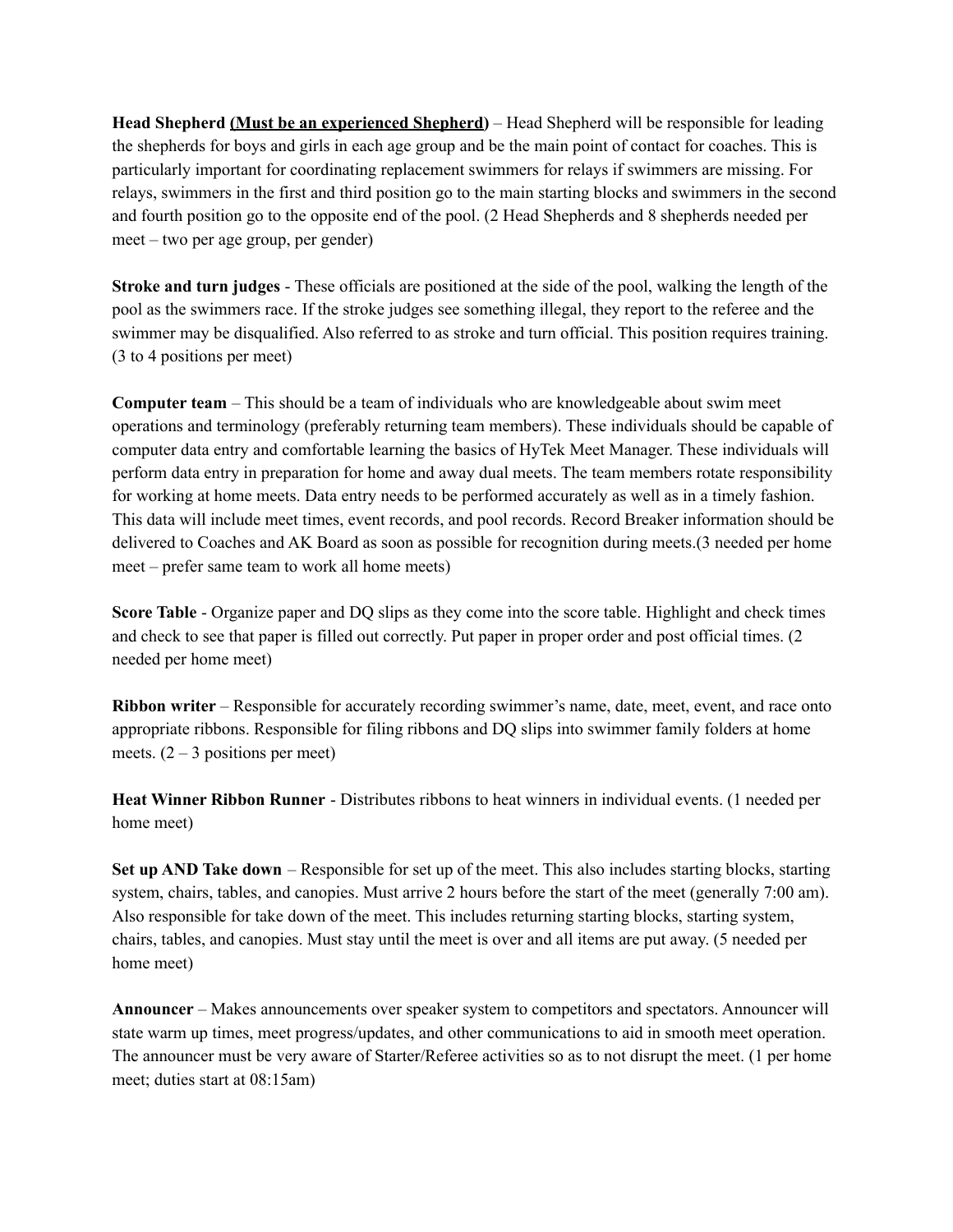**Volunteer Check-In/Timer Relief** – Work the Volunteer Check-In Desk, prior to start of the meet (duties start at 7:45am). Once the meet has started, responsible for checking with Timers periodically (every 20 minutes) to see if temporary relief needed (for bathroom break, etc). Should be able to answer general questions about volunteer positions. (1 per home meet)

**Swimmer Check-In/Floater** – Work the Swimmer Check-In desk prior to start of the meet (duties start at 7:45am). Responsible for periodically (every 20 minutes) checking locker rooms and covered pool to ensure swimmers are adhering to DHSC policies. "On call" for remainder of meet in case another position needs to be filled. (1 needed per meet)

**Greeter (Experienced Team Parent)** – The greeter will ensure that Aquaknight's families and visiting families enter DHSC through the side entrance gate rather than the front entrance. Signs will be posted, and DHSC staff will assist with directing competitors to the correct location. The greeter will help direct families to the correct location and where they can set-up / place their personal belongings. Designated individual will need to begin greeting appx. 1 hour prior to the meet start time. (1 per home meet)

**Facilities Monitor**- Facilities Monitor will be responsible for walking the DHSC club hallways, locker rooms, and junior locker rooms every half hour to ensure that all DHSC policies and procedures are being followed. This will require 1 male and 1 female per home meet as well as during the first week of practice.

**Merchandise Table**- Assists with selling items in the Team Store throughout the swim meet. (1 per home meet).

**Pasta Feed**- Responsible for the set-up, serving and clean-up at the pasta feed. (3 per event)

#### **Mandatory Swimmer Activity Fee and Fundraising:**

The purpose of this fund is to provide for equipment and activities that are essential to providing the swimmers a high quality recreational swim team experience. Funds collected are used for the benefit of the Aquaknights Swim Team and its swimmers.

For the 2022 season the Aquaknights parent board has set a mandatory activity fee amount of \$35 for each swimmer. You have the option of paying this upfront, as part of your registration or charging to your club account at the customer service desk. The funds raised for the 2022 season will fund the purchase and installation of a new, state-of-the-art electronic scoreboard and other items, as necessary. Purchases will be prioritized based on monies raised and are subject to change based on team need.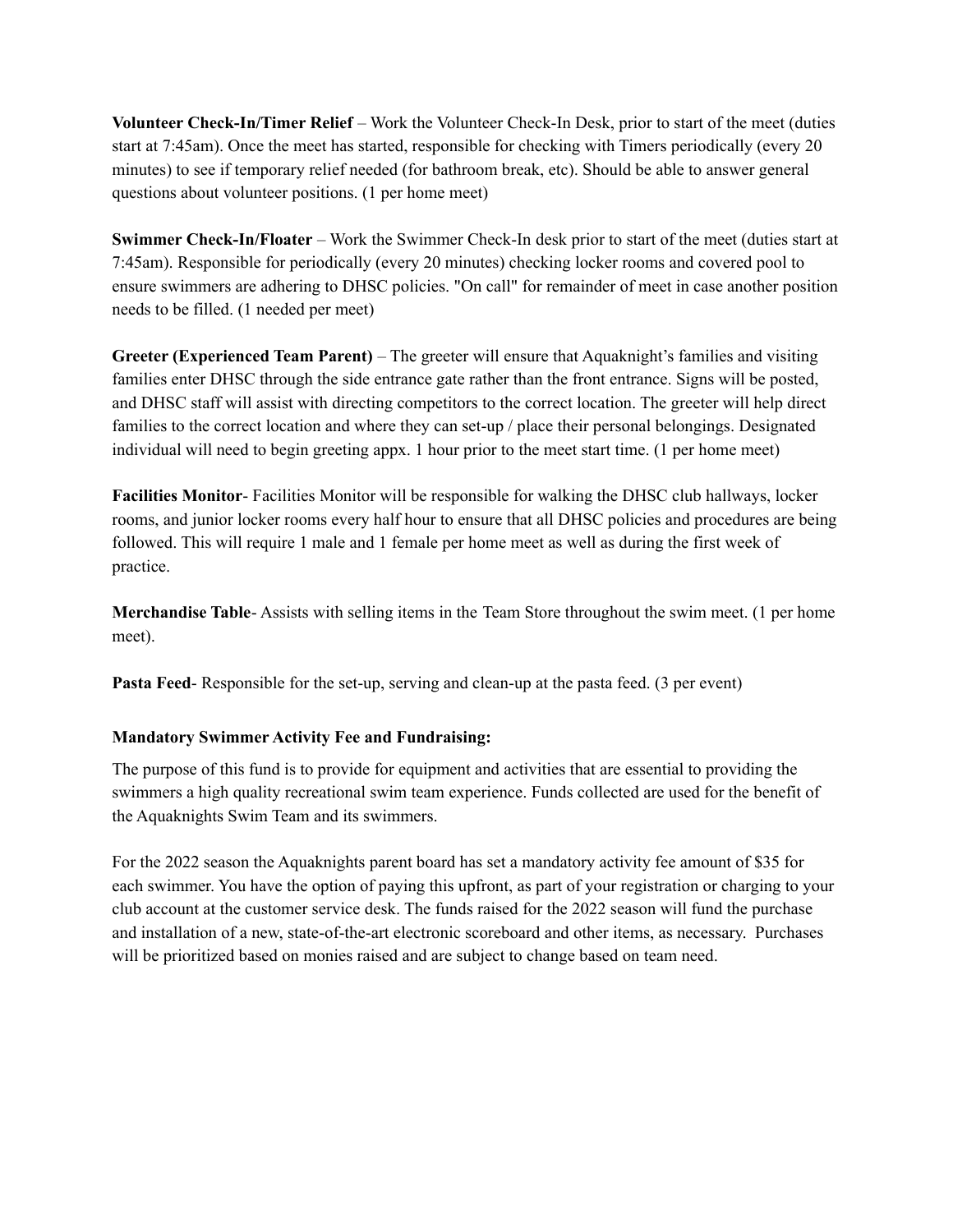# **Frequently Asked Questions**

#### ● **How long is the season?**

Practice starts in April with meets starting in mid May. The competitive season runs until the league finals held at the beginning of August with the Contra Costa County Championship meet in mid August for those swimmers who qualify.

#### ● **How often is practice?**

Practice is typically held four days a week, Monday through Thursday when school is in session. During the summer, practices are Monday through Friday and times are adjusted. Please check the website for updates on practice times or cancellations.

#### ● **What does practice consist of?**

The Aquaknights program emphasis is to instruct and refine competitive swimming techniques—it is not a replacement for regular swim lesson instruction. Practice consists of stroke technique, distance and sprint work, starts, and turns. Swimmers must be water safe and able to swim unassisted.

#### ● **Are parents allowed at practice?**

Parents are allowed to observe practices, although you are not allowed to disturb/interrupt swimmers or coaches. Please do not talk to the coaches during practice as they want to give our swimmers all of their attention. If you need to talk to a coach, please contact them outside of practice or between practices if it is very important. If you need to talk to the coaches, please schedule a time before or after practice, by phone, or email. You are also encouraged to contact any of the Aquaknights Swim Team Parent Board members.

#### ● **Does my child have to wear a team swimsuit?**

A team swimsuit is not required but builds team camaraderie and enables coaches to more easily identify swimmers at larger meets (particularly invitational meets) Please do not wear the team suit to practice as it is to be worn at meets only. Instead, wear competitive swimsuits to practice. Goggles are highly recommended and caps are advisable as well. Coaches request that for ease of identification, all swimmers wear team swim caps at meets (particularly large or invitational meets).

#### ● **How often are meets and how long do they last?**

Dual meets are typically 4.5 hours long and held Saturday starting at 9:00am and Wednesday at 5:30pm. Please refer to the meet schedule and our website at www.aquaknights.com. Depending on whether it is a home or away meet, please arrive 45 to 75 minutes prior to the meet for set up and swimmer warm ups. Larger meets (not dual meets) usually begin at 9:00am and last most of the day depending on the events your child is swimming.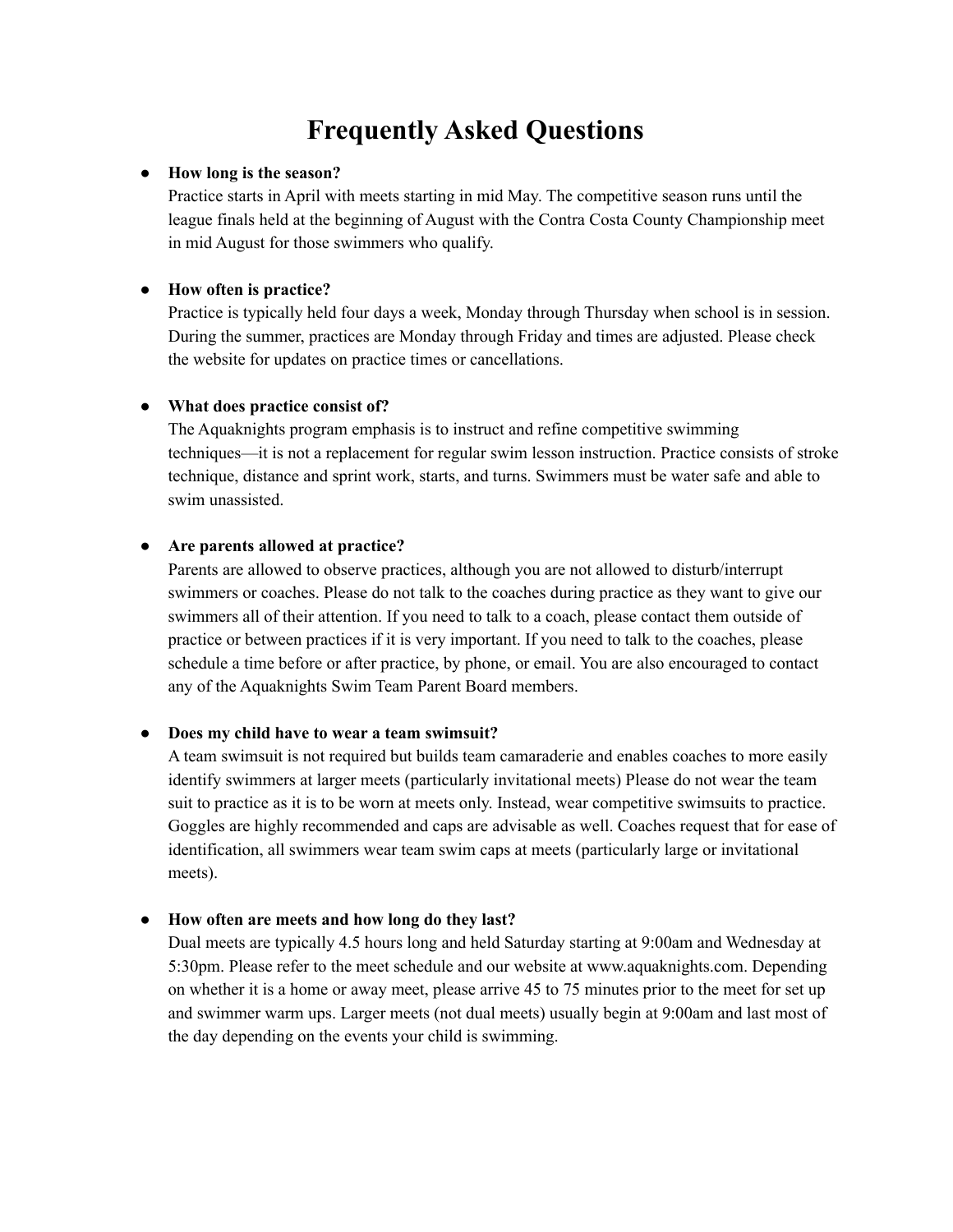#### ● **Do we need to stay for the entire meet?**

Unless coordinated with a coach, all swimmers are expected to stay until the end of the meet. If swimmers have completed all of their individual events and are not scheduled for a relay, they should check with the head coach before leaving. Often a swimmer will be needed on a relay at the last minute to replace someone who becomes ill, has to leave suddenly, or is a no-show. Also, the coaches will sometimes have the opportunity to swim an extra relay to allow more swimmers to participate. More than once, relays have been cancelled, much to the disappointment of the other three swimmers, because someone left the meet without checking with the coach first. If a swimmer is entered in a relay and leaves early without prior coordination, the family will be fined **\$25.00** and it is the coaches' discretion whether the swimmer will be entered in future relays.

#### ● **What are dual meets?**

Dual meets are swum against one other team. A swimmer is allowed to swim three individual events and two relay events. The strokes swum at most meets are individual medley (IM), freestyle, breaststroke, butterfly, and backstroke, in that order. In the free, breast, back and fly events, 8 and younger swimmers swim 25 yards (one lap), 9 to 14 year-old swimmers swim 50 yards (two laps), and 15 to18 year-olds swim 100 yards (four laps). Swimmers 7 to 18 year-olds may compete in the 100 IM, which is one lap each of butterfly, backstroke, breaststroke, and freestyle in that order. Typically, dual meets also consist of two relay events: medley relay at the beginning and free relay at the end of the meet. Four swimmers make up a relay team. In the freestyle relay, all swimmers swim freestyle and in the medley relay, each swimmer swims a different stroke in this order: backstroke, breaststroke, butterfly, and freestyle. Meets are scored to determine the winning team.

#### ● **What is a larger (invitational) swim meet?**

Aquaknights may participate in several larger meets during the season—East County Invitational, 8 & Under Invitational, Scottsdale Invitational, and Contra Costa County Championship Meet. These are usually larger meets and many teams are invited. These meets are not mandatory and if your swimmer participates, he/she will need to sign up and pay and all parents must fulfill a work assignment (this is in addition to scheduled work assignments for dual meets). These meets are a lot of fun and a good opportunity to improve times and build friendships.

#### ● **What is "County?"**

The Contra Costa County Championship Meet is the last meet scheduled in the recreational swim season. It is an invitational for those swimmers who have qualified or achieved a minimum time. For all of the fastest swimmers in the county, it is a great achievement to make a county time.

#### ● **Do swimmers have to participate in all swim meets?**

No, swimmers will participate in those meets parents sign them up for online. Coaches will attempt to ensure all swimmers are entered in a minimum of two individual events per meet if the swimmer has been signed into the meet. The coaches decide who will swim which events based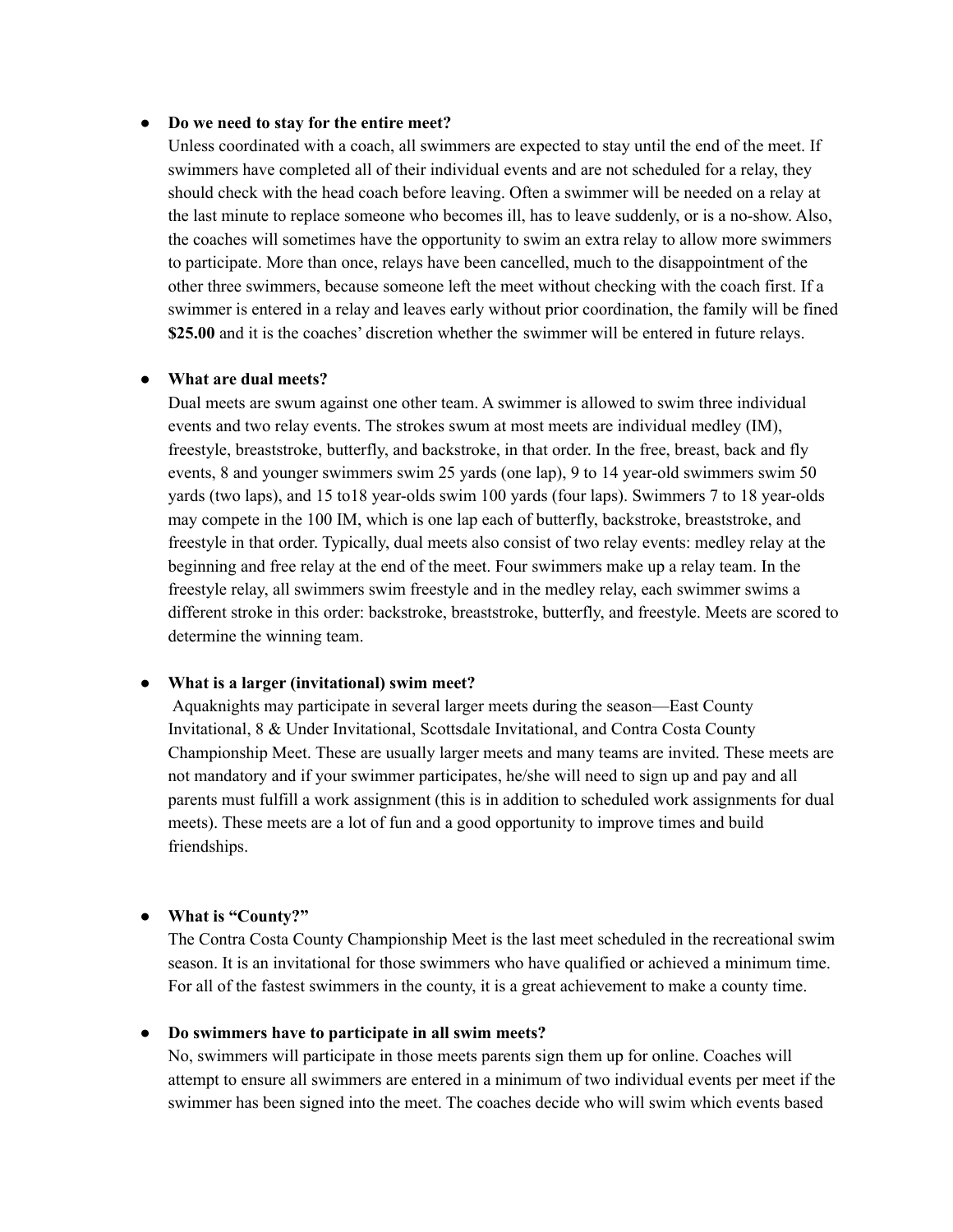on times and ability—swimmers will not swim a stroke in meets unless they can do it correctly and in a reasonable time. Please understand that our team is large and coaches will try to enter swimmers in as many events as possible in the meets. If a swimmer misses a meet he/she was signed up for and a parent work assignments missed, the swimmer may not be entered in the subsequent meet (please see work assignment responsibilities and swimmer sign in requirements).

#### ● **How does my swimmer fill out the log sheet?**

Log sheets are provided to help swimmers set personal goals and track their progress toward those goals. Swimmers should fill in their personal information (name, age group, etc.) and medal time standards for each event. The sheet has columns for each event (freestyle, backstroke, butterfly, breaststroke, and individual medley) and rows for each meet with space across the top to fill in these benchmark times. Simply fill in the time swum for the specific event at a meet. The sheet has fields where the swimmers can fill in tips from the coaches, which will help remind them what needs improvement when they swim the event next. (These coaching tips could include streamline off the dive, no breathing into or out of the flip turn, touch with two hands on butterfly, etc.)

#### ● **Is there a scholarship fund?**

Aquaknights Swim Team Parent Board is committed to the Lucy Moyer Athletic Scholarship Fund, named after our dear friend who lost her courageous battle with cancer in December 2009. A true supporter of the sport of swimming, Lucy served on the swim team parent board for three years and even competed for the Aquaknights as a young girl in the 1980s. A lifelong volunteer, Lucy believed all should enjoy sports and extracurricular activities and the scholarship fund is envisioned to provide financial aid to swimmers under the following criteria:

- 1. Must be eligible for free/reduced price lunch program offered through local school districts.
- 2. Recommendations from board/coaches/outside individuals (particularly for new families).
- 3. Priority will be given to returning swimmers.
- 4. Aid amount is no more than 50% of the swim team registration fees as available (not including DHSC monthly membership fees).

\*Scholarship(s) are awarded at the discretion of DHSC management and may or may not be awarded every season.

#### ● **What type of recognitions or awards do swimmers receive?**

Aquaknights provides a variety of awards to motivate swimmers from ribbons at meets to trophies and medals at the end of the season. At home dual meets, ribbons are awarded 1st through 8th place. In addition, swimmers 10 years and younger receive participant ribbons stating their time swum in the event. All swimmers who finish first in their heat in an individual event will receive a "heat winner" ribbon immediately after completing the race; this ribbon will not have the swimmer information or time on the reverse but this can be written on a sticker if desired. The team also tracks swimmer time improvement awards coupons to those swimmers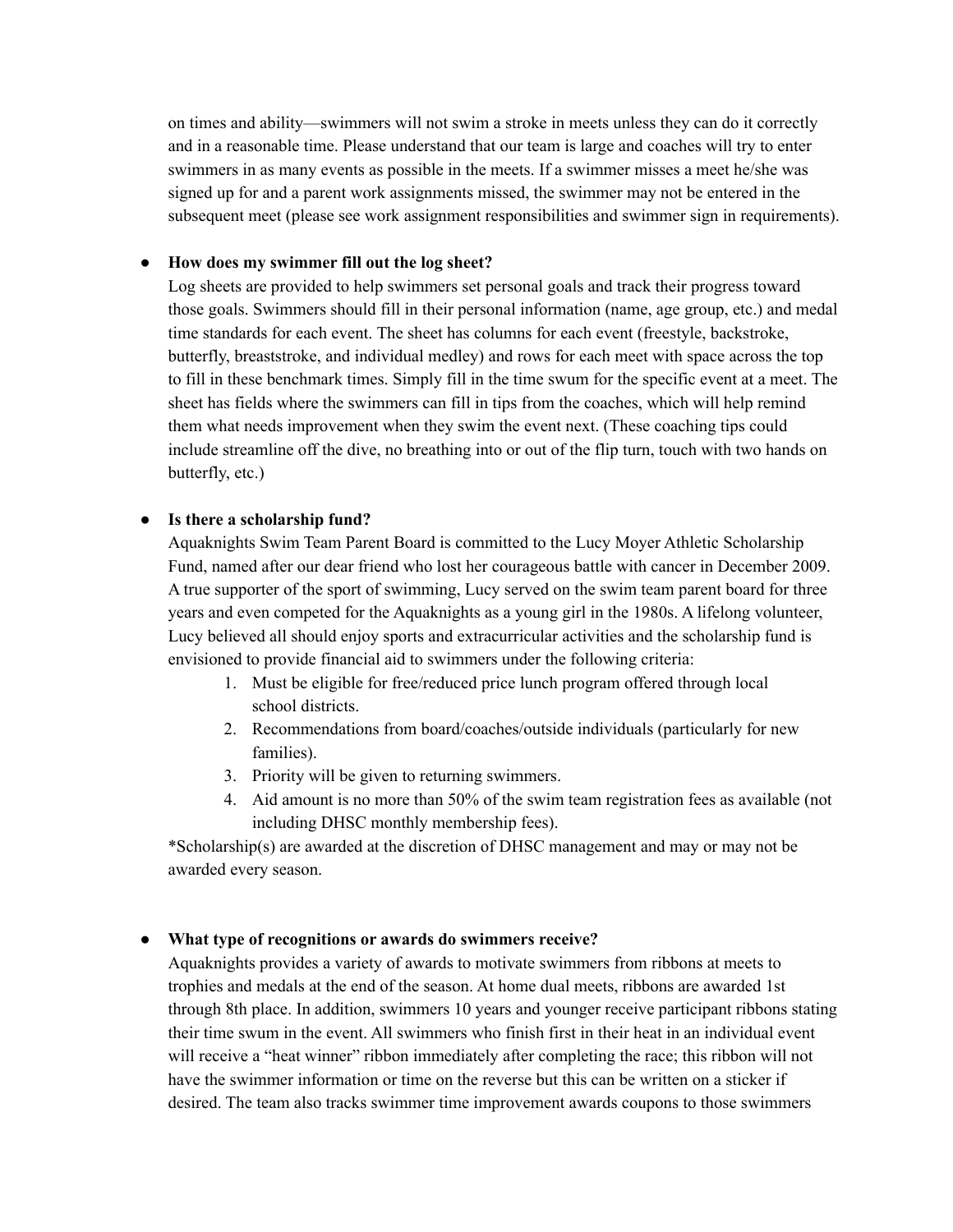who "popped" or improved at least one time. These coupons can be redeemed for otter pops at a home meet. During the competitive season (typically the months of June and July), coaches also award "Knights of the Week" from each age group weekly based on effort, attention, team spirit, dedication, etc.

#### ● **What should I do if I scheduled myself to work at a meet but cannot?**

It is your responsibility to switch work assignments with another family. Your replacement must have the ability/skills to fulfill the assignment. If you absolutely cannot find a replacement, contact the Work Assignment Coordinator ASAP of any emergencies that prevent you from working an assignment.

#### ● **What happens if I miss a work assignment?**

If a family misses a work assignment without proper notification, there will be a **\$50.00** fine charged to his/her DHSC account. The treasurer will report any unpaid fines to the coaches and parent board. Swimmer(s) will be removed from the pool until any outstanding fines have been paid. Each subsequent incident will result in a **\$100.00** fine. Please see policy outlined in the work assignment description section.

#### ● **What is the role of the Shepherds?**

Shepherds will gather the 8 and under swimmers together approximately 30 minutes before each event and line them up in their lanes. Parents must assist by instructing their children to stay in the team area and letting the shepherds know if they leave. Older swimmers, 9 and older, are responsible for knowing their heats and lanes for each event. They must follow the progress of the meet and line up behind their lanes, ready to swim when their event is called.

#### ● **How and where do you write what your swimmer is competing in?**

Marking events and lanes that your swimmer(s) is competing in on the back of his/her hand is a big help. Heat and lane information is shown on the meet line-up sheet posted before and at each meet. Next to the stroke (IM, free, breast, fly, back, or relays), there are two numbers with a slash between them: the heat number is first and the lane is second. For example, Free 2/3 means heat 2, lane 3 of the freestyle event. Swimmers will usually have a different heat/lane for each event.



Generally, in dual meets faster swimmers are put in the center lanes and earlier heats so everyone swims against swimmers of similar ability. In addition to writing event information on a swimmer's hand, it is also helpful to write your swimmer's name on his/her back as well as heat/lane information to ensure the recorder has the correct name. For 8 and under swimmers, we highly recommend writing this information on your swimmer's back as this is particularly helpful for the Shepherds.

#### ● **What is the relay policy?**

The below rules provide a framework of guidelines to help determine relays. Due to the nature and purpose of recreational swimming,

swimmer availability, time pressures, and other circumstances, exceptions or deviations from the relay policy may occur. For dual meets, the relays will be determined by the computer based on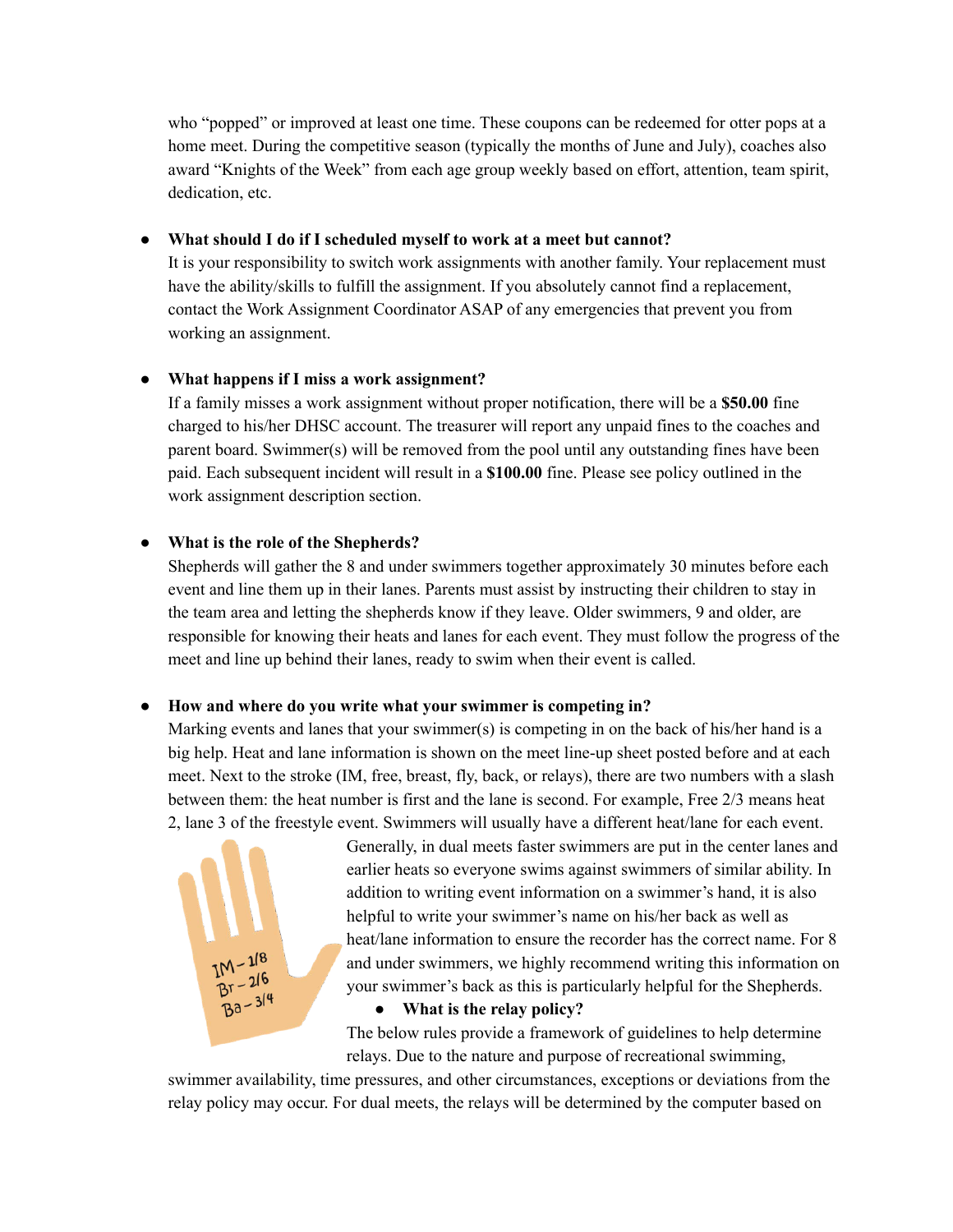the fastest combination of four swimmers for the A relays. The times used to generate the relays will be based on individual times (or official split times). The fastest combination of swimmers will form the A relay and other relays will be formed per coaches' discretion. The relay order is determined by the coaches and may not be changed without expressed consent by the coach. Every effort will be made to post the maximum number of relay teams as time and pool size allows. In the event that a child is missing from a scheduled relay, the coaches, the Meet Director, and/or Team Representative will determine who will substitute.

Please be aware that because in many cases we are dealing with young children, the coaches have the discretion to change the order or stroke a child is swimming if they determine that such a change is in the best interest of a particular child or the relay team as a whole. For the relays at the league championship meet, the four swimmers within each age group with the four fastest times throughout the previous five weeks of the season ending at the conclusion of the event at the league finals meet will form the A free relay at the championship meet. The next four fastest will form the B free relay. The swimmers on the free relay will only be changed if another swimmer posts a faster time at the championship meet, resulting in a faster average than another swimmer. In the event of a tie using the above criteria, the relays will stay the same as initially posted by the coaches. Changes to the members of the relay based on time will only apply to the A and B relay teams.

For invitational meets, relays will be formed if enough swimmers sign up for the meet. Swimmers may swim up an age group to form relays. For example, there are only three 11/12 girls so a 10 year-old girl may swim up an age group to enable the team to compete. Swimmers may not swim down to a younger age group. In case of the Contra Costa County Championship meet, coaches will only choose relay teams that will be competitive enough to place in the top eight. This requires that at least two individuals out of the four have county qualifying times. Relay changes are up to the discretion of the coaches. If a swimmer is in a relay and leaves early from a dual or invitational meet without prior coordination with a coach, the swimmer will be fined **\$25.00**. More than once, relays have been cancelled, much to the disappointment of the other three swimmers, because someone left the meet without checking with the coach first. It is the coaches' discretion on whether the swimmer will be entered in any relays in subsequent meets.